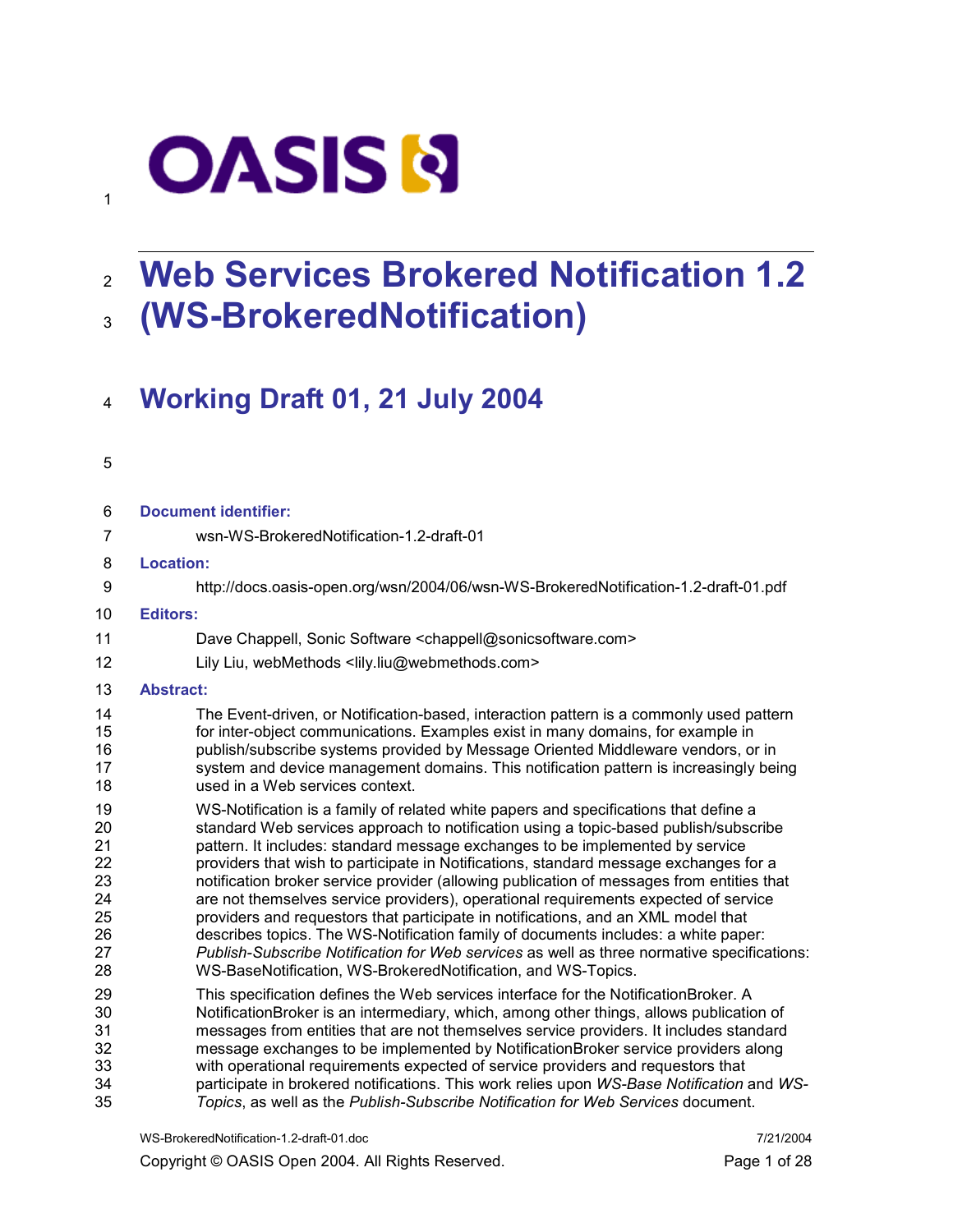#### 36 Status:

37 On 21 July 2004, this document was approved by the OASIS WS-Notification Technical 38 Committee for publication so that users of the specification have a stable draft version<br>39 available until the TC publishes a Committee Draft. Send comments to the editor. available until the TC publishes a Committee Draft. Send comments to the editor.

40 Committee members should send comments on this specification to the wsn@lists.oasis-41 open.org list. Others should subscribe to and send comments to the wsndemant of the comment of the solists.oasis-open.org list. To subscribe, send an email message to wsn-<br>43 comment-request @lists.oasis-open.org with the word "subscribe" as the body of the comment-request@lists.oasis-open.org with the word "subscribe" as the body of the 44 message.

- 45 For information on whether any patents have been disclosed that may be essential to 46 implementing this specification, and any offers of patent licensing terms, please refer to<br>47 the Intellectual Property Rights section of the WSN TC web page (http://www.oasis-47 the Intellectual Property Rights section of the WSN TC web page (http://www.oasis-<br>48 open.org/committees/wsn/). General OASIS IPR information can be found at open.org/committees/wsn/). General OASIS IPR information can be found at 49 http://www.oasis-open.org/who/intellectualproperty.shtml.
- 50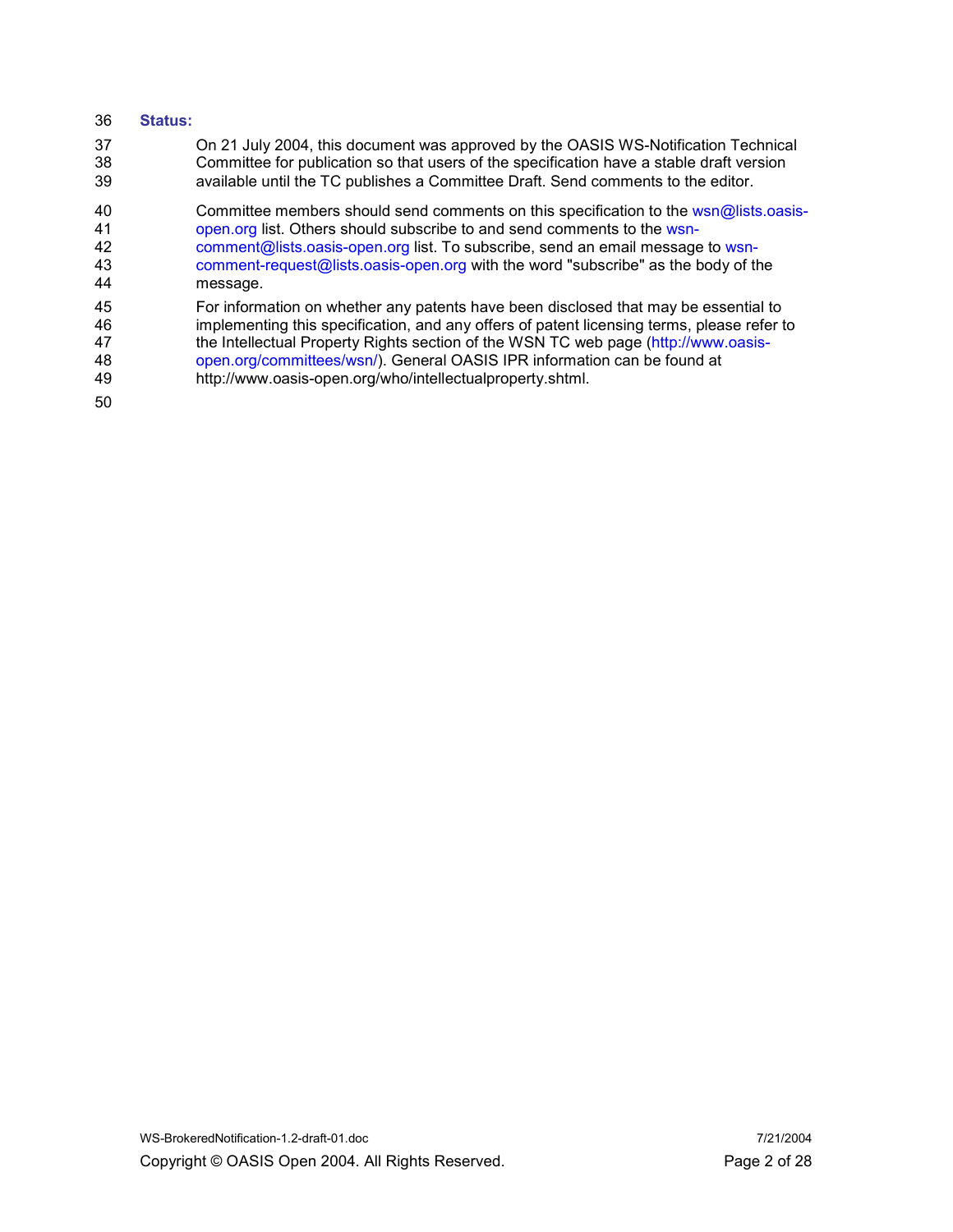50

#### **Table of Contents**  $51$

| 52 | $\mathbf{1}$   |                                                                           |  |
|----|----------------|---------------------------------------------------------------------------|--|
| 53 |                |                                                                           |  |
| 54 |                |                                                                           |  |
| 55 |                |                                                                           |  |
| 56 |                |                                                                           |  |
| 57 |                |                                                                           |  |
| 58 | $\overline{2}$ |                                                                           |  |
| 59 | 3              |                                                                           |  |
| 60 | $\overline{4}$ |                                                                           |  |
| 61 | 5              |                                                                           |  |
| 62 |                |                                                                           |  |
| 63 |                |                                                                           |  |
| 64 |                |                                                                           |  |
| 65 |                |                                                                           |  |
| 66 |                | 5.4.1 Example SOAP Encoding of the RegisterPublisher Message Exchange  11 |  |
| 67 | 6              |                                                                           |  |
| 68 |                |                                                                           |  |
| 69 | 7              |                                                                           |  |
| 70 | 8              |                                                                           |  |
| 71 |                |                                                                           |  |
| 72 |                |                                                                           |  |
| 73 |                |                                                                           |  |
| 74 |                |                                                                           |  |
| 75 |                |                                                                           |  |
| 76 |                |                                                                           |  |
| 77 |                |                                                                           |  |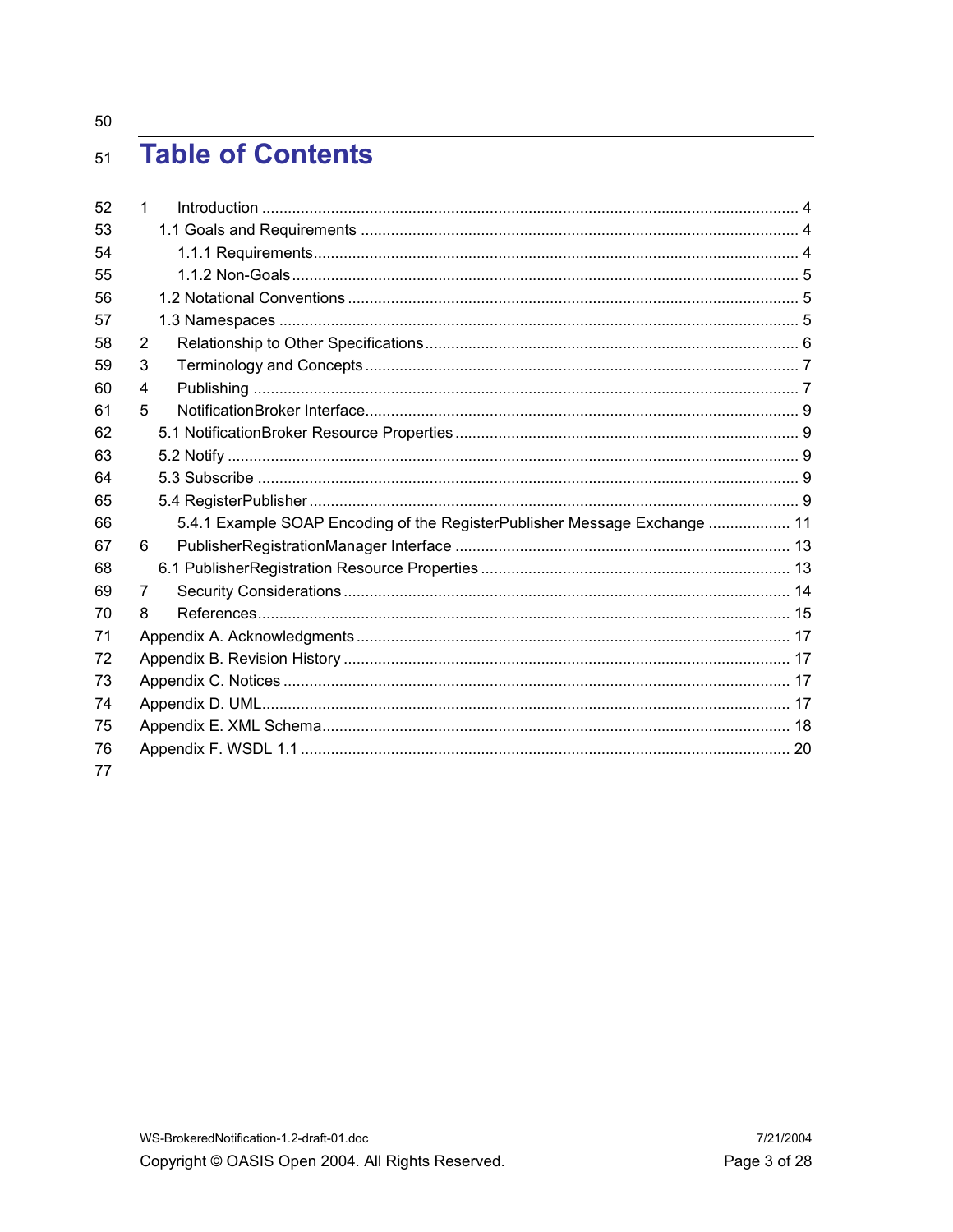## 1 Introduction

78 The Event-driven, or Notification-based, interaction pattern is a commonly used pattern for inter-79 object communications. Examples exist in many domains, for example in publish/subscribe 80 systems provided by Message Oriented Middleware vendors, or in system and device 81 management domains.

This specification defines the Web services interface for the NotificationBroker. A NotificationBroker is an intermediary, which, among other things, allows publication of messages from entities that are not themselves service providers. It includes standard message exchanges to be implemented by NotificationBroker service providers along with operational requirements expected of service providers and 87 requestors that participate in brokered notifications. This work relies upon WS-Base 88 Notification and WS-Topics, as well as the Publish-Subscribe Notification for Web 89 Services document.

## 91 1.1 Goals and Requirements

The goal of WS-BrokeredNotification is to standardize message exchanges involved in Web services publish and subscribe of a message broker. The overall objectives of 94 WS-Notification are presented in [WS-Notification Whitepaper]. The following section lists the specific subset of those objectives realized by WS-BrokeredNotification.

### 1.1.1 Requirements

In meeting this goal, the WS-BrokeredNotification specification must explicitly address the following requirements:

#### • Must allow for a notification broker as an intermediary. A

- NotificationBroker is an intermediary Web service that decouples NotificationConsumers from Publishers. A notification broker can relieve a Publisher from having to implement message exchanges associated with
- NotificationProducer; the NotificationBroker takes on the duties of a SubscriptionManager (managing subscriptions) and NotificationProducer
- (distributing NotificationMessages) on behalf of the Publisher.
- 107 Must allow for federation of brokers. It must be possible to build configurations with multiple intermediary broker services in a dynamic fashion. This specification must allow for a variety of broker topology usage patterns. Among other things, these allow for greater scalability and permit sharing of administrative workload.
- 112 Must provide runtime metadata: There must be a mechanism that lets a potential Subscriber discover what elements available for a subscription are provided by a NotificationBroker, and in what formats the subscription for a notification can be made.
- 116 Must conform to WS-BaseNotification: A NotificationBroker must support required message exchanges defined by the [WS-ResourceProperties] specification. It must conform to the NotificationProducer and the
- NotificationConsumer interfaces defined in WS-BaseNotification.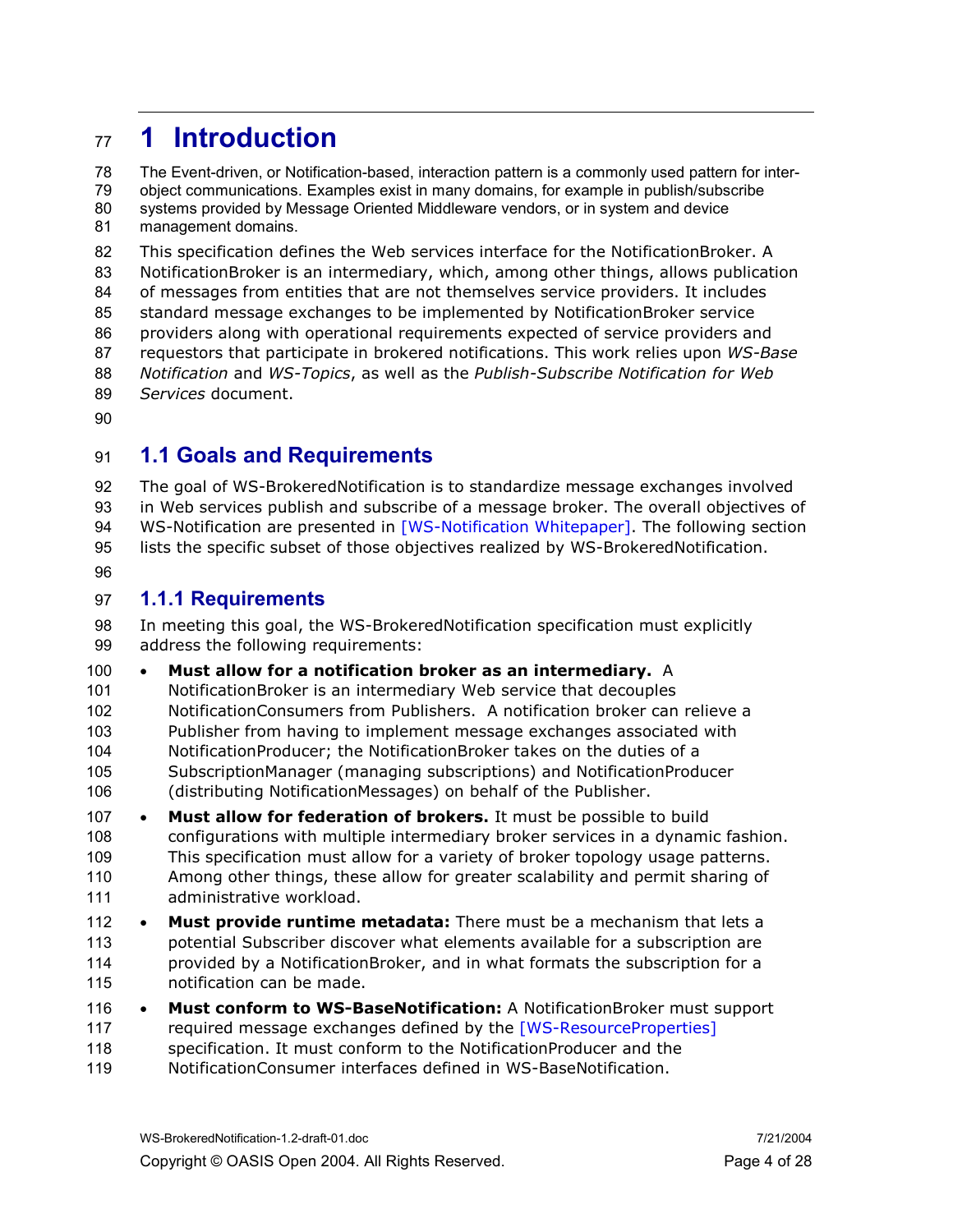- 120 WS-BrokeredNotification must be independent of binding-level details:
- 121 Transport protocol details must be orthogonal to the subscription and the delivery 122 of the notifications, so that the specification can be used over a variety of 123 different transports.
- 124 Must not exclude non-service producers and subscribers: WS-125 BrokeredNotification design must not exclude a non-service entity to deliver a 126 notification message to a NotificationBroker. It must not exclude a 127 NotificationBroker to send a notification to a non-service consumer.
- 128 Must provide publisher registration: WS-BrokeredNotification must define 129 standard message exchanges for registering a NotificationPublisher with a 130 NotificationBroker.
- 131

#### 132 1.1.2 Non-Goals

133 The following topics are outside the scope of the WS-BrokeredNotification 134 specification:

- 135 Defining the format of notification payloads: The data carried in 136 NotificationMessage payloads is application-domain specific, and WS-137 BrokeredNotification does not prescribe any particular format for this data.
- 138 Defining any Events or NotificationMessages: The WS-BrokeredNotification 139 specification does not define any "standard" or "built-in" notification situations, 140 events, or messages.
- 141 Defining the means by which NotificationBrokers are discovered by 142 **subscribers:** It is beyond the scope of this specification to define the 143 mechanisms for runtime discovery of NotificationBrokers.

## 144 1.2 Notational Conventions

145 The keywords "MUST", "MUST NOT", "REQUIRED", "SHALL", "SHALL NOT", "SHOULD", 146 "SHOULD NOT", "RECOMMENDED", "MAY", and "OPTIONAL" in this document are to be 147 interpreted as described in [RFC 2119].

148 When describing abstract data models, this specification uses the notational convention used by 149 the [XML Infoset] Specifically, abstract property names always appear in square brackets (e.g., 150 [some property]).

151 When describing concrete XML schemas, this specification uses the notational convention of 152<br>152 Web Services Securityl, Specifically, each member of an element's [children] or [attributes] [Web Services Security]. Specifically, each member of an element's [children] or [attributes]

153 property is described using an XPath-like notation (e.g., /x:MyHeader/x:SomeProperty/@value1).

154 The use of {any} indicates the presence of an element wildcard (<xsd:any/>). The use of @{any}

155 indicates the presence of an attribute wildcard (<xsd:anyAttribute/>).

## 156 1.3 Namespaces

157 The following namespaces are used in this document:

| Prefix | Namespace                               |
|--------|-----------------------------------------|
| s12    | http://www.w3.org/2003/05/soap-envelope |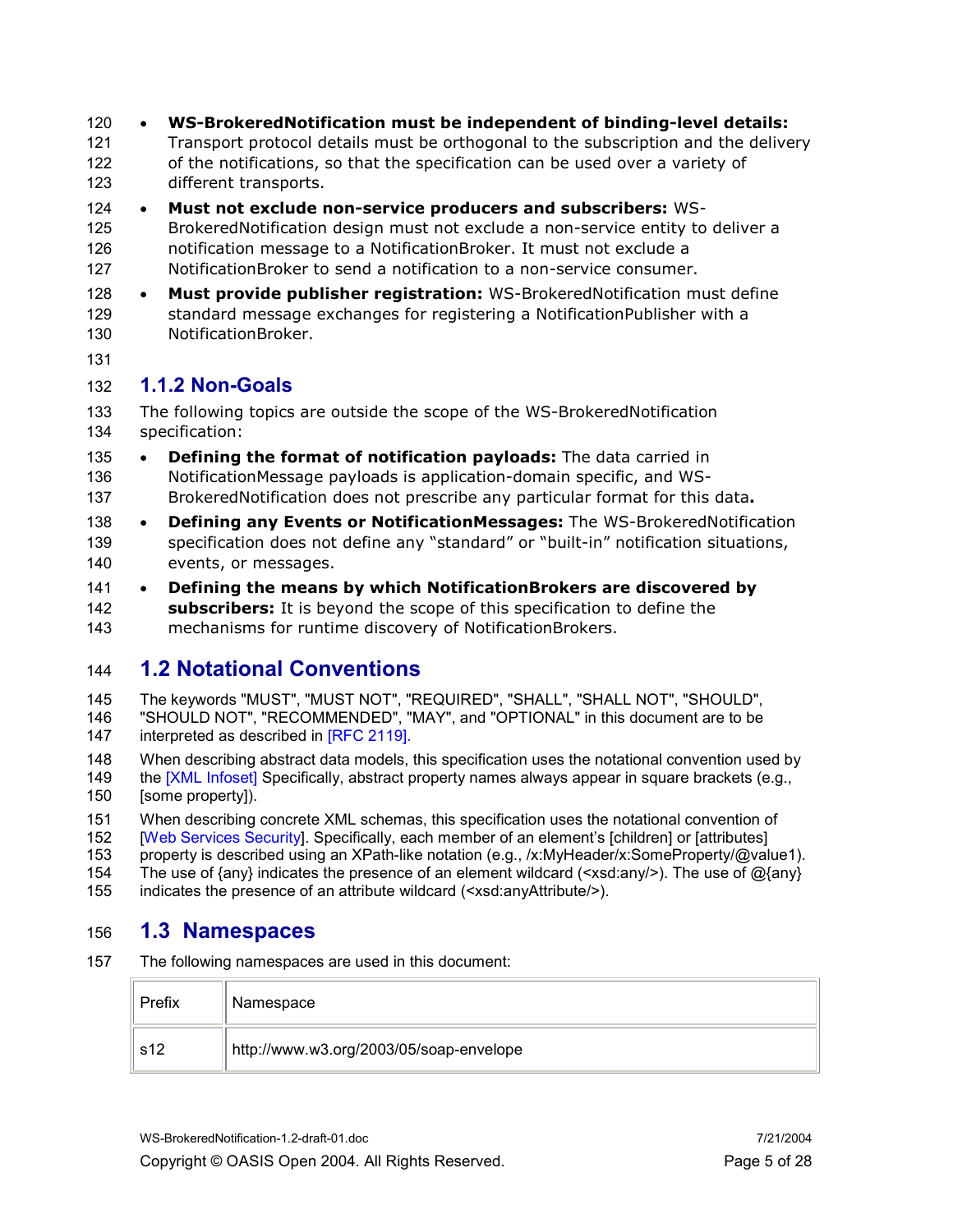| xsd   | http://www.w3.org/2001/XMLSchema                                                          |
|-------|-------------------------------------------------------------------------------------------|
| wsa   | http://schemas.xmlsoap.org/ws/2003/02/addressing                                          |
| wsbn  | http://docs.oasis-open.org/wsn/2004/06/wsn-WS-BrokeredNotification-1.2-draft-<br>01.xsd   |
| wsnt  | http://docs.oasis-open.org/wsn/2004/06/wsn-WS-BaseNotification-1.2-draft-01.xsd           |
| wsrl  | http://docs.oasis-open.org/wsrf/2004/06/wsrf-WS-ResourceLifetime-1.2-draft-<br>$01$ xsd   |
| wsrp  | http://docs.oasis-open.org/wsrf/2004/06/wsrf-WS-ResourceProperties-1.2-draft-<br>$01$ xsd |
| wstop | http://docs.oasis-open.org/wsn/2004/06/wsn-WS-Topics-1.2-draft-01.xsd                     |
| wsbf  | http://docs.oasis-open.org/wsrf/2004/06/wsrf-WS-BaseFaults-1.2-draft-01.xsd               |
| wsbfw | http://docs.oasis-open.org/wsrf/2004/06/wsrf-WS-BaseFaults-1.2-draft-01.wsdl              |

# 158 2 Relationship to Other Specifications

159 This specification builds on the basic notification mechanism defined in [WS-BaseNotification], by 160 adding the concept of an intermediary NotificationBroker, and describing additional variants on 161 the publisher role. A NotificationBroker takes on the role of both NotificationProducer and 162 NotificationConsumer (as defined in [WS-BaseNotification]), and its interactions with other 163 NotificationProducers and NotificationConsumers are largely defined by the WS-BaseNotification 164 specification.

165 This means that a NotificationBroker, implemented to conform to this specification, must also

166 conform to [WS-BaseNotification]. Such a NotificationBroker can deliver notification messages to

167 NotificationConsumers that are implemented to conform to [WS-BaseNotification], and can

- 168 subscribe to Notifications distributed by NotificationProducers as defined in [WS-169 BaseNotification].
- 

170 In addition a NotificationBroker MUST support hierarchical topics, and the ConcreteTopicPath 171 topic expression dialects defined in [WS-Topics].

- 172 Please refer to [WS-Notification Whitepaper] for a description of how WS-Notification relates to 173 other specifications, in particular to the WS-Resource Framework family of specifications.
- 174 WS-BrokeredNotification must be composable with other Web services specifications, in
- 175 particular WS-Security, WS-Policy, WS-Federation, WS-Addressing, WS-Coordination, WS-
- 176 ResourceProperties, WS-ResourceLifetime, WS-ReliableMessaging [WS-ReliableMessaging]
- 177 and the WS-Resource framework [State Paper].
- 178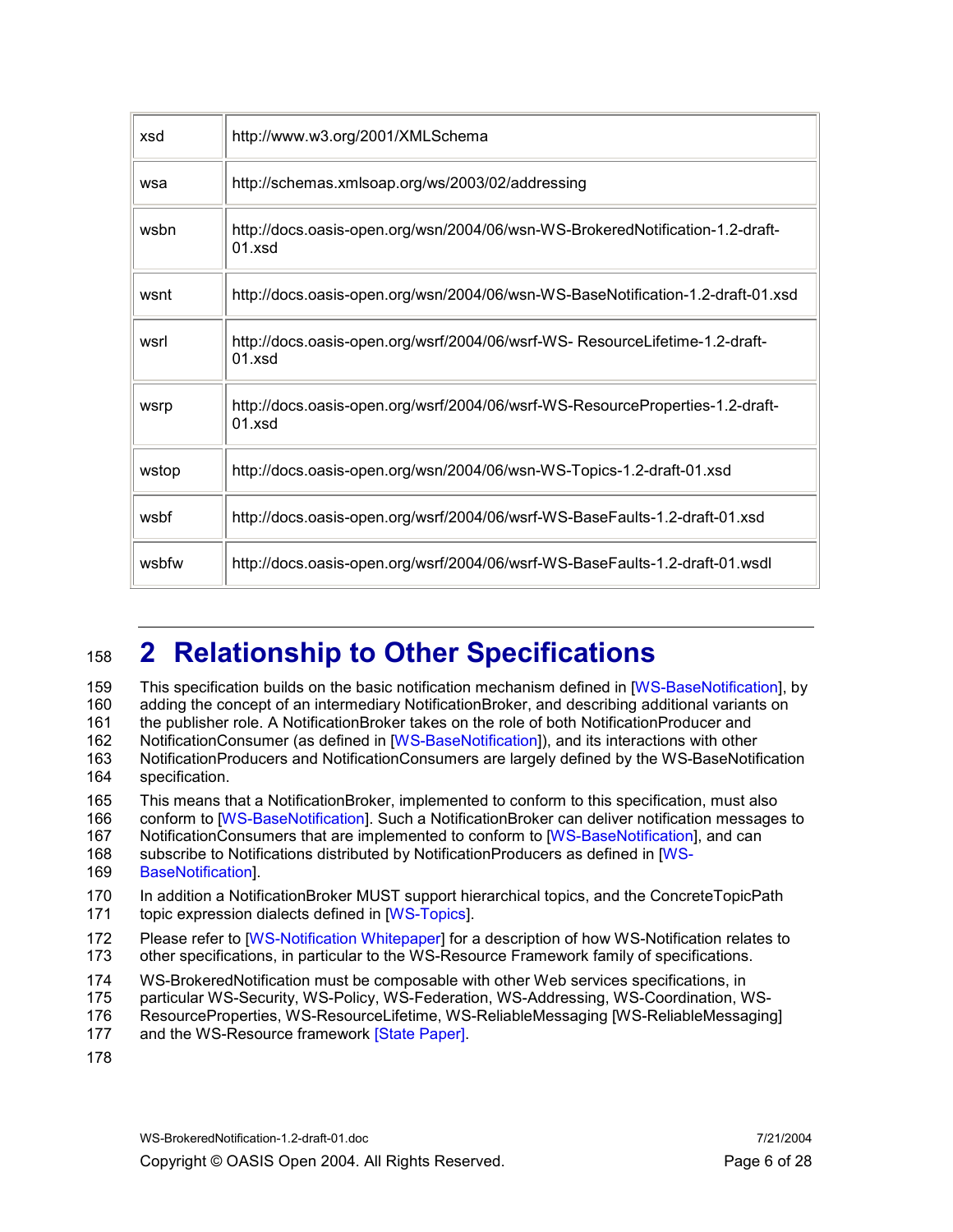# 179 3 Terminology and Concepts

180 Please refer to [WS-Notification Whitepaper] for a list of terms and their definitions.

## 181 4 Publishing

182 There are three distinct stages in the Notification process

- 183 Observation of the Situation and its noteworthy characteristics;
- 184 Creation of the NotificationMessage artifact that captures the noteworthy characteristics 185 of the Situation; and
- 186 Distribution of copies of the NotificationMessage to zero or more interested parties.

187 Stages 1 and 2 happen largely outside of the scope of the WS-Notification architecture; this 188 specification does not restrict the means by which these stages must occur. We refer to an entity 189 that performs stages 1 and 2 as a Publisher,

190 However, the WS-Notification family of specifications does specify how dissemination of

191 messages SHOULD occur. There are two dominant patterns by which NotificationMessages are 192 disseminated in WS-Notification: direct and brokered.

193 In the direct case, the publishing Web service implements message exchanges associated with

- 194 the NotificationProducer interface; it is responsible for accepting Subscribe messages and
- 195 sending NotificationMessages to interested parties. The implementer of this Web service can 196 choose to program this behavior or delegate to specialized implementations of the Subscribe and
- 197 NotificationMessage delivery behavior. This case is addressed by the WS-BaseNotification
- 198 specification [WS-BaseNotification].
- 199 In the brokered case, an intermediary a NotificationBroker is responsible for disseminating 200 messages produced by one or more Publishers to zero or more NotificationConsumers.
- 201 There are three patterns associated with the relationship between the Publisher and the
- 202 NotificationBroker: simple publishing, composable publishing and demand-based publishing.
- 203 The following figure illustrates simple publishing:



- 204
- 205 In the simple publishing scenario, the Publisher entity is responsible only for the core Publisher
- 206 functions observing the Situation and formatting the NotificationMessage artifact that describes
- 207 the Situation. The dissemination step occurs when the Publisher sends the Notify message to the 208 NotificationBroker.
- 209 In the composable publishing pattern, the role of the Publisher is played by a Web service that
- 210 implements NotificationProducer. The act of observing the Situation and formatting the
- 211 NotificationMessage happens within the implementation logic of the NotificationProducer itself.

WS-BrokeredNotification-1.2-draft-01.doc 7/21/2004 Copyright © OASIS Open 2004. All Rights Reserved. Page 7 of 28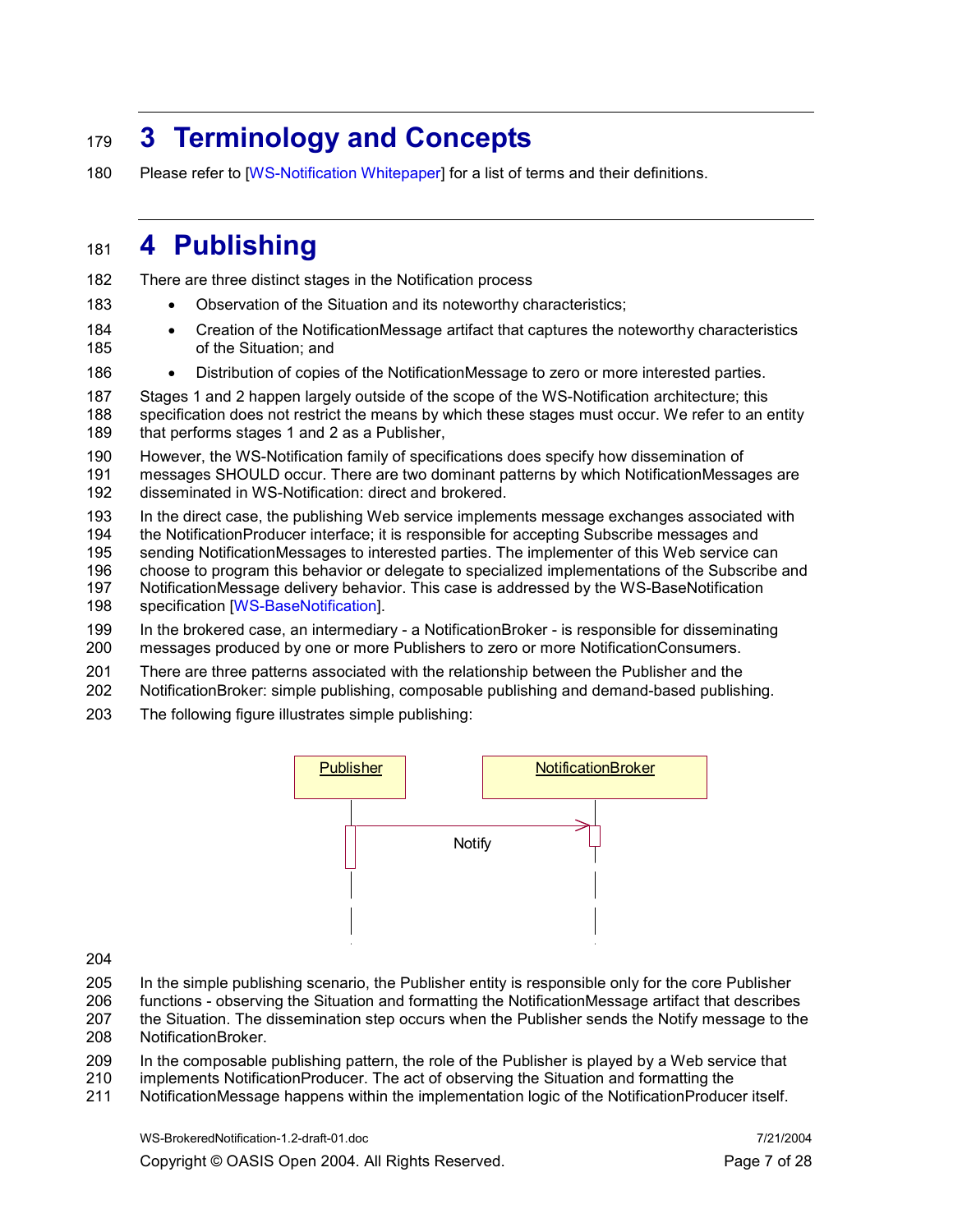212 The NotificationMessage is disseminated by the NotificationProducer sending the Notify message<br>213 to a NotificationBroker. The NotificationMessage may also be disseminated by sending the Notify

to a NotificationBroker. The NotificationMessage may also be disseminated by sending the Notify

214 message to any NotificationConsumer that had been previously subscribed to the 215 NotificationProducer.

NotificationProducer.

216 Note: in either of the above two cases, the NotificationBroker MAY require the Publisher to 217 requister with it prior to sending the Notify message. For example, if the broker wishes to cor

register with it prior to sending the Notify message. For example, if the broker wishes to control

218 who can publish to a given Topic, it can perform an access control check during this registration.

219 However a NotificationBroker MAY choose to allow Publishers to publish without pre-registration 220 if it so chooses.

221 The last pattern, the *demand-based* pattern, requires the Publisher to be a NotificationProducer, 222 and thereby accept the Subscribe message. Demand-based publication is intended for use in

223 cases where the act of observing the Situation or the act of formatting the NotificationMessage 224 artifact might be expensive to perform, and therefore should be avoided if there are no interested

225 parties for that NotificationMessage. To use this pattern, the Publisher must register with the 226 NotificationBroker, using the registration to express the intent to provide demand-based

226 NotificationBroker, using the registration to express the intent to provide demand-based<br>227 publishing only. Based upon this style of registration, the NotificationBroker sends the Su publishing only. Based upon this style of registration, the NotificationBroker sends the Subscribe

- 228 message to the Publisher (recall: in this situation the Publisher must implement the message exchanges associated with the NotificationProducer interface).
- exchanges associated with the NotificationProducer interface).
- 230 Furthermore, the NotificationBroker is expected to pause its Subscription whenever it has no



231 active Subscribers for the information provided by the Publisher. When the NotificationBroker 232 does have active Subscribers, it is obliged to resume its Subscription to the Publisher.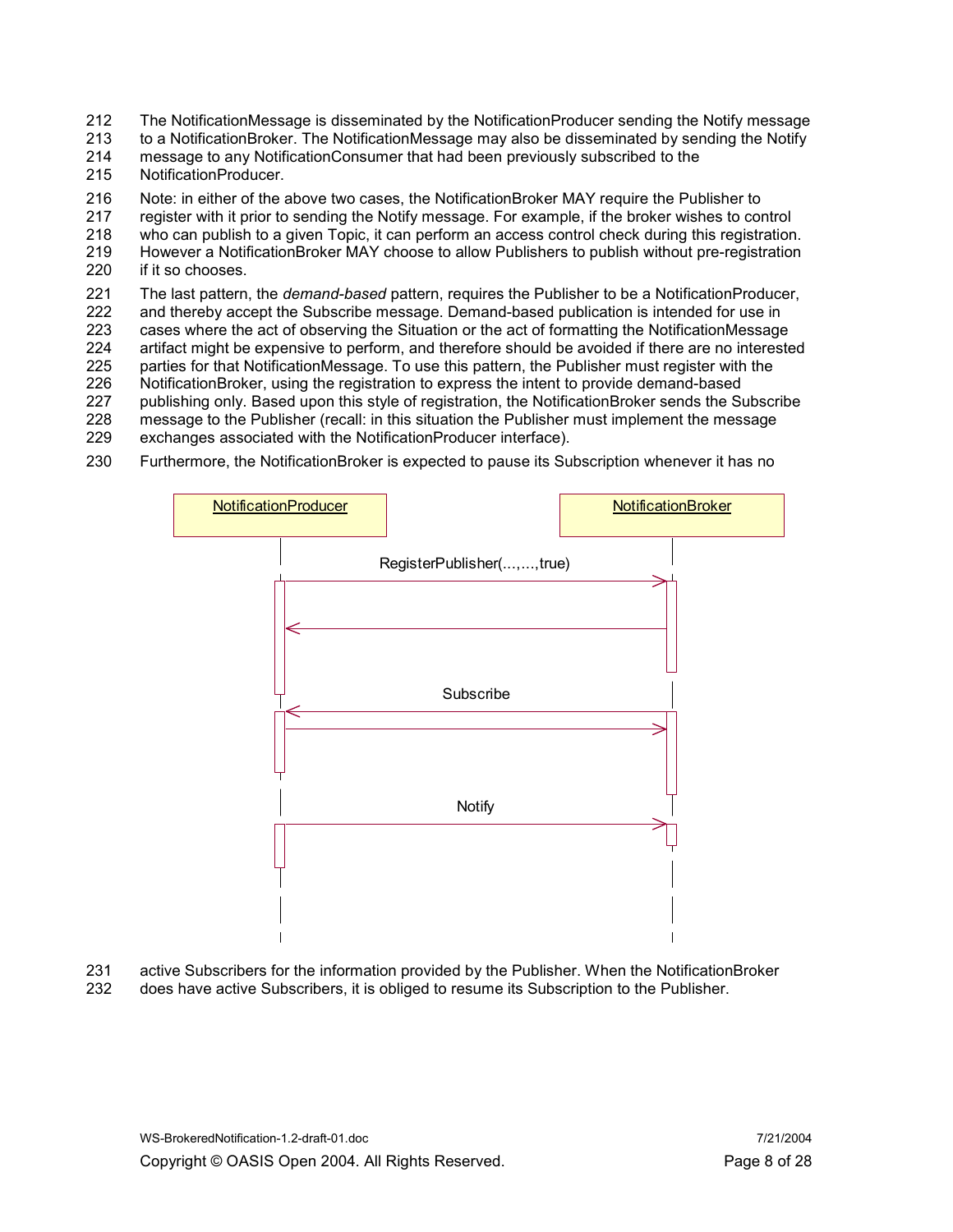# <sup>233</sup>5 NotificationBroker Interface

234 The NotificationBroker interface defines a standard set of message exchanges to describe a 235 message broker, providing an intermediary between Publishers and Subscribers on a collection<br>236 of Topics. This is verv similar to a traditional Message Oriented Middleware model. 236 of Topics. This is very similar to a traditional Message Oriented Middleware model.

237 A NotificationBroker MUST support the required message exchanges defined by the WS-238 ResourceProperties specification [WS-ResourceProperties] and MAY support the optional

- 239 message exchanges defined by WS-ResourceProperties.
- 240 A NotificationBroker MUST also support message exchanges and Resource Property elements 241 defined by the following interfaces:
- 242 NotificationProducer
- 243 NotificationConsumer

## 244 5.1 NotificationBroker Resource Properties

- 245 In addition to the Resource Property elements associated with the interfaces the Notification 246 Broker extends, the Notification Broker must also include the following reference property 247 element:
- 

248 <xsd:element name="RequiresRegistration" type="xsd:boolean"/>

- 249 This resource property element is further constrained as follows:
- 250 /wsbn:RequiresRegistration
- 251 The value is "true" if the NotificationBroker requires a publisher to register (see 5.4) 252 before sending it a Notify (i.e. publish) message on this Topic. The default is "false".

## 253 5.2 Notify

- 254 The NotificationBroker MUST support the Notify message exchange from
- 255 NotificationConsumer interface [WS-BaseNotification], with the following
- 256 clarifications/restrictions:
- 257 A Publisher sends a Notify message to a NotificationBroker in order to publish a
- 258 NotificationMessage on a given Topic. As a result of the Publisher sending this message,
- 259 NotificationMessages are delivered to all NotificationConsumers subscribed on the given Topic.
- 260 For some Topics (those that require a Publisher to pre-register), the requestor must be a
- 261 registered Publisher in order to successfully publish a NotificationMessage to the given Topic 262 (see 5.4).

## 263 5.3 Subscribe

- 264 The NotificationBroker MUST support the Subscribe message exchange from the
- 265 NotificationProducer interface [WS-BaseNotification]. Although a NotificationProducer MAY
- 266 support any TopicExpression dialect, a NotificationBroker is further constrained in that it MUST
- 267 accept use of the ConcreteTopicPath dialect (defined in [WS-Topics]) in the Subscribe message's
- 268 TopicExpression. It MAY also accept use of the FullTopicPath dialect or any other
- 269 TopicExpression dialects.

## 270 5.4 RegisterPublisher

- 271 The RegisterPublisher message is used by the Publisher to confirm its ability to publish on a
- 272 given Topic or set of Topics.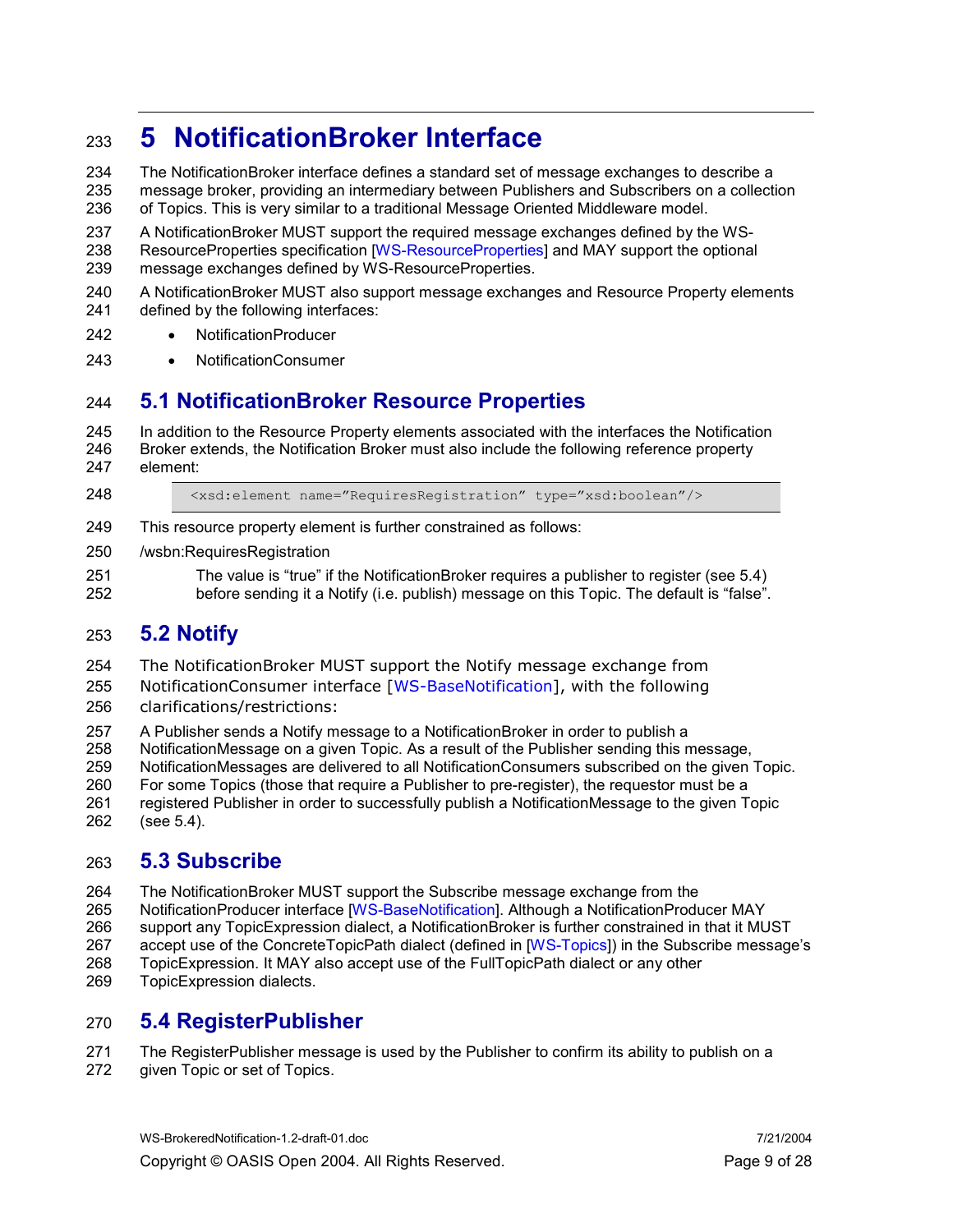273 If an entity wishes to register a publisher, it MUST send a RegisterPublisher request message to 274 the NotificationBroker. The format of the RegisterPublisher request message is:

| 275 | $\cdots$                                                    |
|-----|-------------------------------------------------------------|
| 276 | <wsbn:registerpublisher></wsbn:registerpublisher>           |
| 277 | <wsbn:publisherreference></wsbn:publisherreference>         |
| 278 | wsa:EndpointReference                                       |
| 279 | ?                                                           |
| 280 | <wsbn:topic dialect="xsd:anyURI"></wsbn:topic>              |
| 281 | $\{any\}$                                                   |
| 282 | $\langle$ /wsbn:Topic>*                                     |
| 283 | <wsbn:demand></wsbn:demand>                                 |
| 284 | xsd:Boolean                                                 |
| 285 | $\langle$ /wsbn:Demand>?                                    |
| 286 | <wsbn:initialterminationtime></wsbn:initialterminationtime> |
| 287 | xsd:dateTime                                                |
| 288 | ?                                                           |
| 289 |                                                             |
| 290 |                                                             |

291 This request message MUST follow the implied resource pattern as outlined in [State Paper]. The 292 components of the RegisterPublisher request message are further described as follows:

#### 293 /wsbn:PublisherReference

294 An OPTIONAL EndpointReference to an entity that wishes to become a Publisher on one 295 <sup>or more</sup> Topics supported by the Notification Broker. This component MUST appear if the<br>296 /wsbn:Demand component has value "true". If this component is missing, the Publisher is /wsbn:Demand component has value "true". If this component is missing, the Publisher is 297 either not a Web service, or does not wish to receive messages from the 298 NotificationBroker.

#### 299 /wsbn:Topic

300 A set of TopicExpressions that identifies one or more Topics. If included, the given 301 Publisher is registered to publish only on the set of Topics identified by this component. If 302 this is missing the Publisher is registered to publish on any topic supported by the 303 NotificationBroker.

#### 304 /wsbn:Demand

#### 305 A boolean, default value is "false". If its value is "true", then the intent of the Publisher is 306 to use a demand-based model from the NotificationBroker (see 4). In this case, the<br>307 NotificationBroker must observe the rules associated with demand-based publishing NotificationBroker must observe the rules associated with demand-based publishing, 308 including establishing a Subscription with the Publisher on those Topics and 309 pausing/resuming those Subscriptions as the NotificationBroker receives Subscriptions 310 for those Topics.

#### 311 /wsbn:InitialTerminationTime

312 This component contains the service requestor's suggestion for the initial termination 313 time of the PublisherRegistration resource being created. This time is relative to the time<br>314 source used by the NotificationBroker. If the NotificationBroker is unable or unwilling to source used by the NotificationBroker. If the NotificationBroker is unable or unwilling to 315 set the TerminationTime to the given value or greater, then the RegisterPublisher request 316 MUST fault. If the value is not "in the future" relative to the current time as known by the 317 NotificationBroker, the RegisterPublisher request MUST fault. The use of the xsi:nil 318 attribute with value "true" indicates there is no scheduled termination time requested for 319 the RegisterPublisher. If the element does not include the time zone designation, the 320 value of the element MUST be interpreted as universal time (UTC) time.

321 If this component is not included, the initial value of the TerminationTime resource 322 property is dependent on the implementation of the NotificationBroker.

323 If a /wsbn:Topic component is included in the message, the NotificationBroker MUST register the

324 Web service specified by the /wsbn:PublisherReference component as a Publisher on the set of 325 Topics identified by the /wsbn:Topic component.

WS-BrokeredNotification-1.2-draft-01.doc 7/21/2004

Copyright © OASIS Open 2004. All Rights Reserved. Page 10 of 28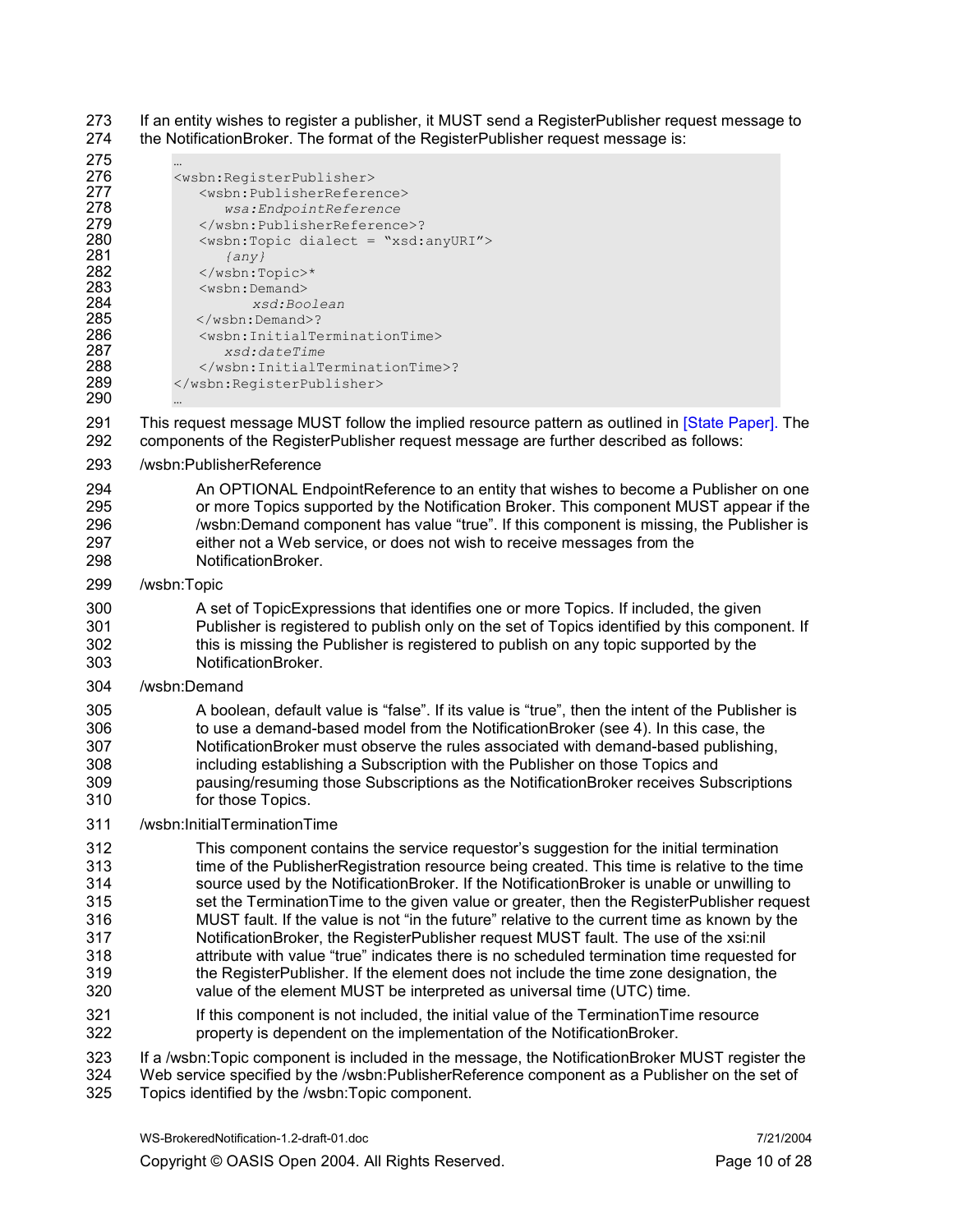- 326 As part of the processing of a RegisterPublisher request, the NotificationBroker creates a 327 PublisherRegistration resource representing the registration. A new resource is created 328 regardless of whether the same Publisher has previously registered with the NotificationBroker.<br>329 The NotificationBroker returns an EndpointReference in the response to the RegisterPublisher The NotificationBroker returns an EndpointReference in the response to the RegisterPublisher 330 request. This EndpointReference is a WS-Resource-Qualified EndpointReference as defined in 331 [State Paper] and includes the address of a PublisherRegistrationManager service and a 332 reference property identifying the PublisherRegistration resource.
- 333 If the NotificationBroker accepts the RegisterPublisher request message, it must respond with a 334 message of the following form:
- 335<br>336
- 336 <wsbn:RegisterPublisherResponse><br>337 <wsbn:PublisherRegistrationRe 337 <wsbn:PublisherRegistrationReference> 338 <wsa:Address><br>339 Address of 339 Address of PublisherRegistration Manager 340 </wsa:Address><br>341 <wsa:Referencel 341 <wsa:ReferenceProperties><br>342 PublisherRegistration 342 PublisherRegistration Identifier 343 </wsa:ReferenceProperties> 345 </wsbn:PublisherRegistrationReference><br>346 </wsbn:RegisterPublisherResponse> 346 </wsbn:RegisterPublisherResponse>
- 347 …

344<br>345

- 348 The components of the RegisterPublisher response message are further described as follows:
- 349 /wsbn:PublisherRegistrationReference
- 350 A WS-Resource-Qualified EndpointReference to the PublisherRegistration WS-Resource created by the RegisterPublisher request message.
- 352 Instead of the RegisterPublisherResponse message, the NotificationBroker may also send the 353 following faults in response to a RegisterPublisher request message:
- 354 Invalid TopicExpression
- 355 Given TopicExpression did not match any Topic supported by the NotificationBroker
- 356 Publisher registration failed
- 357 Others, TBD
- 358 5.4.1 Example SOAP Encoding of the RegisterPublisher Message 359 Exchange
- 360 The following is a non-normative example of a RegisterPublisher response message using SOAP 361 1.2 [SOAP 1.2]:

| 362 | $<$ s $12$ : Envelope                                          |
|-----|----------------------------------------------------------------|
| 363 | $xmlns:s12="http://www.w3.org/2003/05/soap-envelope"$          |
| 364 | xmlns:wsa="http://schemas.xmlsoap.org/ws/2003/03/addressing"   |
| 365 | $xmlns:wsbn =$                                                 |
| 366 | "http://docs.oasis-open.org/wsn/2004/06/wsn-WS-                |
| 367 | BrokeredNotification-1.2-draft-01.xsd"                         |
| 368 | xmlns:npex="http://www.producer.org/RefProp">                  |
| 369 | $<$ s $12$ : Header>                                           |
| 370 | $<$ wsa:Action $>$                                             |
| 371 | http://docs.oasis-open.org/wsn/2004/06/WS-BrokeredNotification |
| 372 | /RegisterPublisher                                             |
| 373 | $\langle$ /wsa:Action>                                         |
| 374 | <wsa:to s12:mustunderstand="1"></wsa:to>                       |
| 375 | http://www.producer.org/NotificationBrokerEndpoint             |
| 376 | $\langle$ /wsa:To>                                             |
| 377 | $\langle$ /s12:Header>                                         |
| 378 | $<$ s $12$ : Body>                                             |
|     |                                                                |

WS-BrokeredNotification-1.2-draft-01.doc 7/21/2004

Copyright © OASIS Open 2004. All Rights Reserved. Page 11 of 28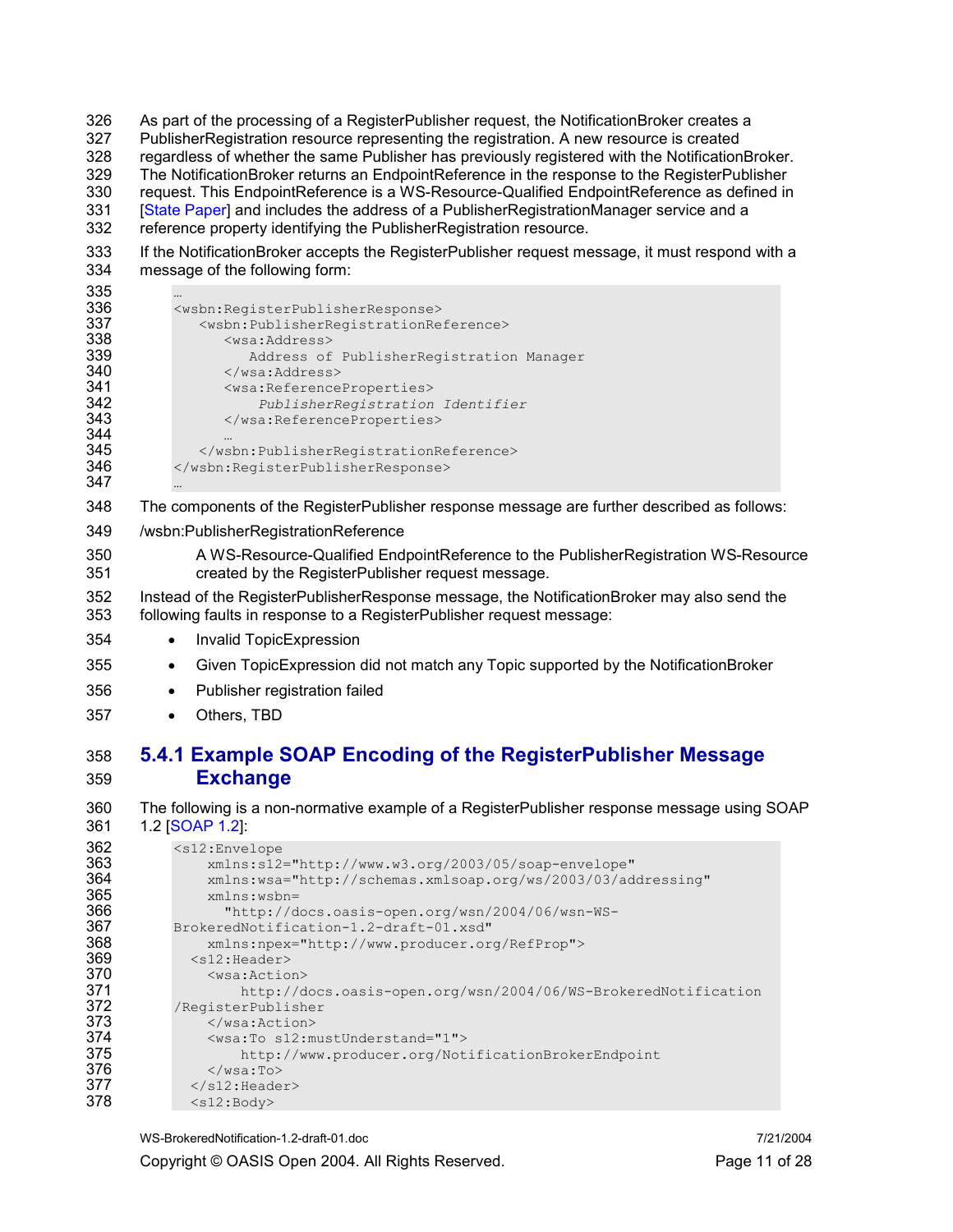| 379<br>380<br>381<br>382<br>383<br>384<br>385<br>386<br>387<br>388                             | <wsbn:registerpublisher><br/><wsbn:publisherreference><br/><wsa:address><br/>http://www.producer.org/ProducerEndpoint<br/></wsa:address><br/><wsa:referenceproperties><br/><npex: npresourcedisambiguator=""><br/>uuid:84decd55-7d3f-65ad-ac44-675d9fce5d22<br/></npex:><br/></wsa:referenceproperties></wsbn:publisherreference></wsbn:registerpublisher>                                                                |
|------------------------------------------------------------------------------------------------|---------------------------------------------------------------------------------------------------------------------------------------------------------------------------------------------------------------------------------------------------------------------------------------------------------------------------------------------------------------------------------------------------------------------------|
| 389<br>390<br>391<br>392<br>393<br>394<br>395<br>396<br>397<br>398<br>399<br>400<br>401<br>402 | <br><wsbn:topic dialect="http://docs.oasis-open.org/wsn/2004/06/WS-&lt;br&gt;Topics/SimpleTopicExpression"><br/>npex:SomeTopic<br/></wsbn:topic><br><wsbn:demand><br/>true<br/><math>\langle</math>/wsbn:Demand&gt;<br/><wsbn:initialterminationtime><br/>2003-12-25T00:00:00.00000Z<br/></wsbn:initialterminationtime><br/><br/><math>\langle</math>/s12:Body&gt;<br/></wsbn:demand>                                     |
| 403<br>404                                                                                     | The following is a non-normative example of a RegisterPublisher response message using SOAP<br>1.2 [SOAP 1.2]:                                                                                                                                                                                                                                                                                                            |
| 405<br>406<br>407<br>408<br>409<br>410<br>411<br>412<br>413<br>414                             | $<$ s $12$ : Envelope<br>xmlns:s12="http://www.w3.org/2003/06/soap-envelope"<br>xmlns:wsa="http://schemas.xmlsoap.org/ws/2003/03/addressing"<br>xmlns:wsbn=<br>"http://docs.oasis-open.org/wsn/2004/06/wsn-WS-<br>BrokeredNotification-1.2-draft-01.xsd"<br>xmlns:npex="http://www.consumer.org/RefProp"><br>$<$ s $12$ : Header><br>$<$ wsa:Action $>$<br>http://docs.oasis-open.org/wsn/2004/06/WS-BrokeredNotification |
| 415<br>416<br>417<br>418<br>419                                                                | /RegisterPublisherResponse<br>$\langle$ /wsa:Action><br><wsa:to s12:mustunderstand="1"><br/>http://www.publisher.org/PublisherEndpoint<br/><math>\langle</math>/wsa:To&gt;</wsa:to>                                                                                                                                                                                                                                       |
| 420<br>421<br>422<br>423<br>424<br>425                                                         | <pubex:publisherid xmlns:pubex="http://www.publisher.org/RP"><br/>Fred<br/></pubex:publisherid><br>$\langle$ /s12:Header><br>$<$ s $12$ : Body>                                                                                                                                                                                                                                                                           |
| 426<br>427<br>428<br>429<br>430                                                                | <wsbn:registerpublisherresponse><br/><wsbn:publisherregistrationreference><br/><wsa:address><br/>http://www.producer.org/PublisherEndpoint<br/></wsa:address><br/><wsa:referenceproperties></wsa:referenceproperties></wsbn:publisherregistrationreference></wsbn:registerpublisherresponse>                                                                                                                              |
| 431<br>432<br>433<br>434<br>435<br>436<br>437                                                  | <npex:npubresourceid><br/>uuid:95fefeb3-f37d-5dfe-44fe-221d9fceec99<br/></npex:npubresourceid><br><br><br><br>$\langle$ /s12:Body>                                                                                                                                                                                                                                                                                        |
| 438                                                                                            |                                                                                                                                                                                                                                                                                                                                                                                                                           |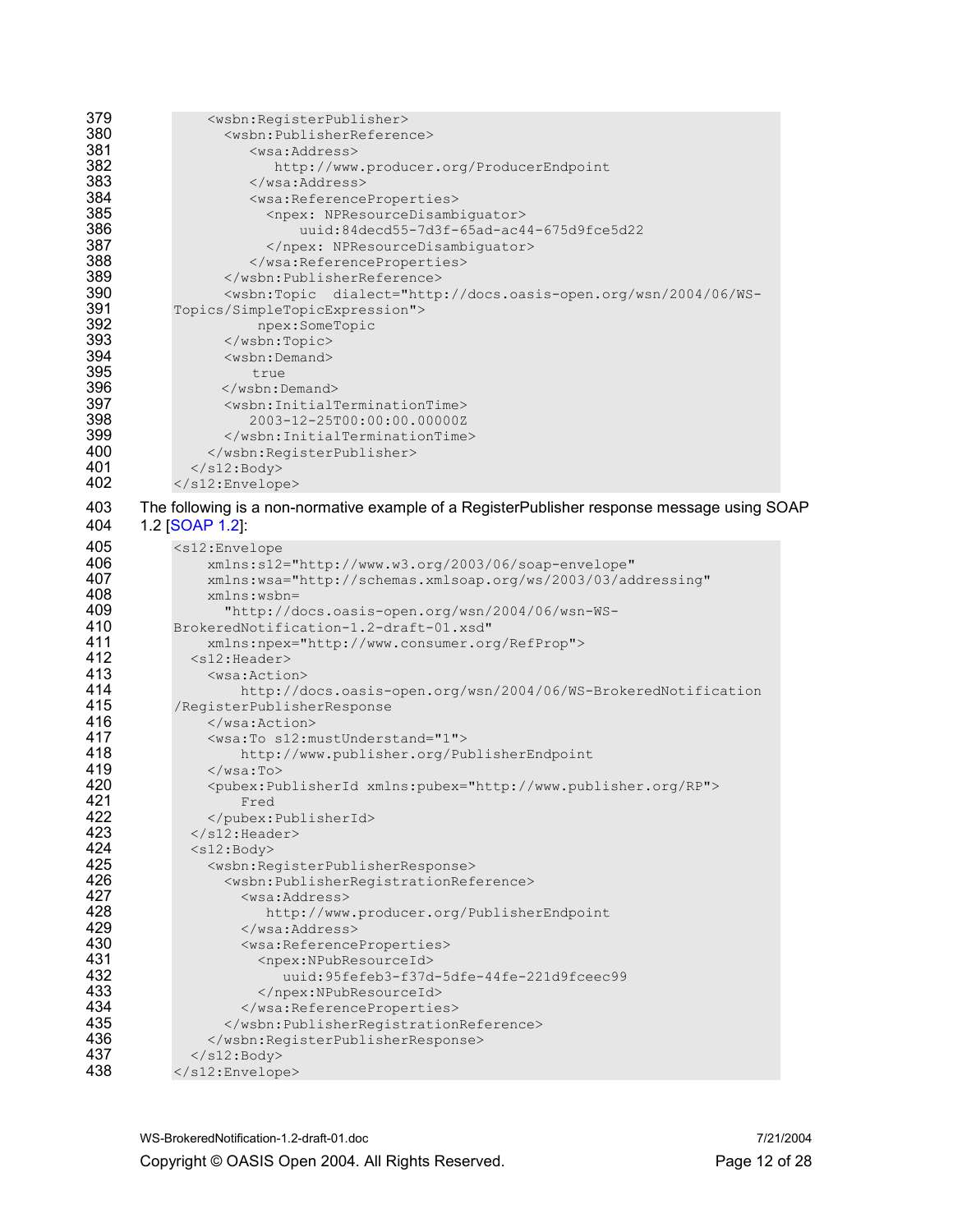# <sup>439</sup>6 PublisherRegistrationManager Interface

440 The PublisherRegistrationManager interface defines message exchanges to manipulate

441 PublisherRegistration resources. The PublisherRegistrationManager follows the implied resource 442 pattern as described in [State Paper].

443 A PublisherRegistrationManager MUST support the required message exchanges associated 444 with the WS-ResourceProperties specification [WS-ResourceProperties] and MAY support the

445 optional message exchanges defined by WS-ResourceProperties.

446 The PublisherRegistrationManager MUST support the message exchanges defined for both<br>447 forms of resource lifetime (immediate and scheduled destruction) by WS-ResourceLifetime D

forms of resource lifetime (immediate and scheduled destruction) by WS-ResourceLifetime [WS-

448 ResourceLifetime]. These message exchanges define the means by which PublisherRegistration

449 resources can be explicitly destroyed, or destroyed using a scheduled (time-based) mechanism.

## 450 6.1 PublisherRegistration Resource Properties

- 
- 451 In addition to the resource properties required by WS-ResourceLifetime, the<br>452 PublisherRegistration resource MUST include a reference to each of the follo PublisherRegistration resource MUST include a reference to each of the following resource 453 property elements in its resource properties document:
- 454 …

| 455<br>456 | <xsd:element <br="" name="PublisherReference">type="wsa:EndpointReference"</xsd:element> |
|------------|------------------------------------------------------------------------------------------|
| 457        | $minOccurs="0" maxOccurs="1"$                                                            |
| 458        | <xsd:element <="" name="Topic" th=""></xsd:element>                                      |
| 459        | type="wsnt:TopicExpressionType"                                                          |
| 460        | minOccurs="0" maxOccurs="unbounded" />                                                   |
| 461        | <xsd:element <="" name="Demand" th=""></xsd:element>                                     |
| 462        | type="xsd:boolean"                                                                       |
| 463        | minOccurs="1" maxOccurs="1" />                                                           |
| 464        | <xsd:element <="" name="CreationTime" th=""></xsd:element>                               |
| 465        | type="xsd:dateTime"                                                                      |
| 466        | $minOccurs="0" maxOccurs="1"$                                                            |
| 467        |                                                                                          |

468 These resource property elements are further described as follows:

- 469 /wsbn:PublisherReference and /wsbn:Topic and /wsbn:Demand
- 470 These elements are as defined in the description of the RegisterPublisher request 471 message (see 5.4).
- 472 /wsbn:CreationTime
- 473 Indicates the date and time at which the PublisherRegistration was created. This is an 474 optional component, supporting resource constrained devices which cannot associate a 475 creation time with PublisherRegistration resources they create.
- 476 The following resource properties MAY be modified by the requestor, by sending a
- 477 SetResourceProperties request message as defined in the WS-ResourceProperties specification:
- 478 /wsbn:TopicPathExpression and /wsbn:Demand
- 479 o Note: /wsbn:Demand may not take the value "true" if there is no 480 /wsbn:PublisherReference resource property element in the resource property
- 481 document.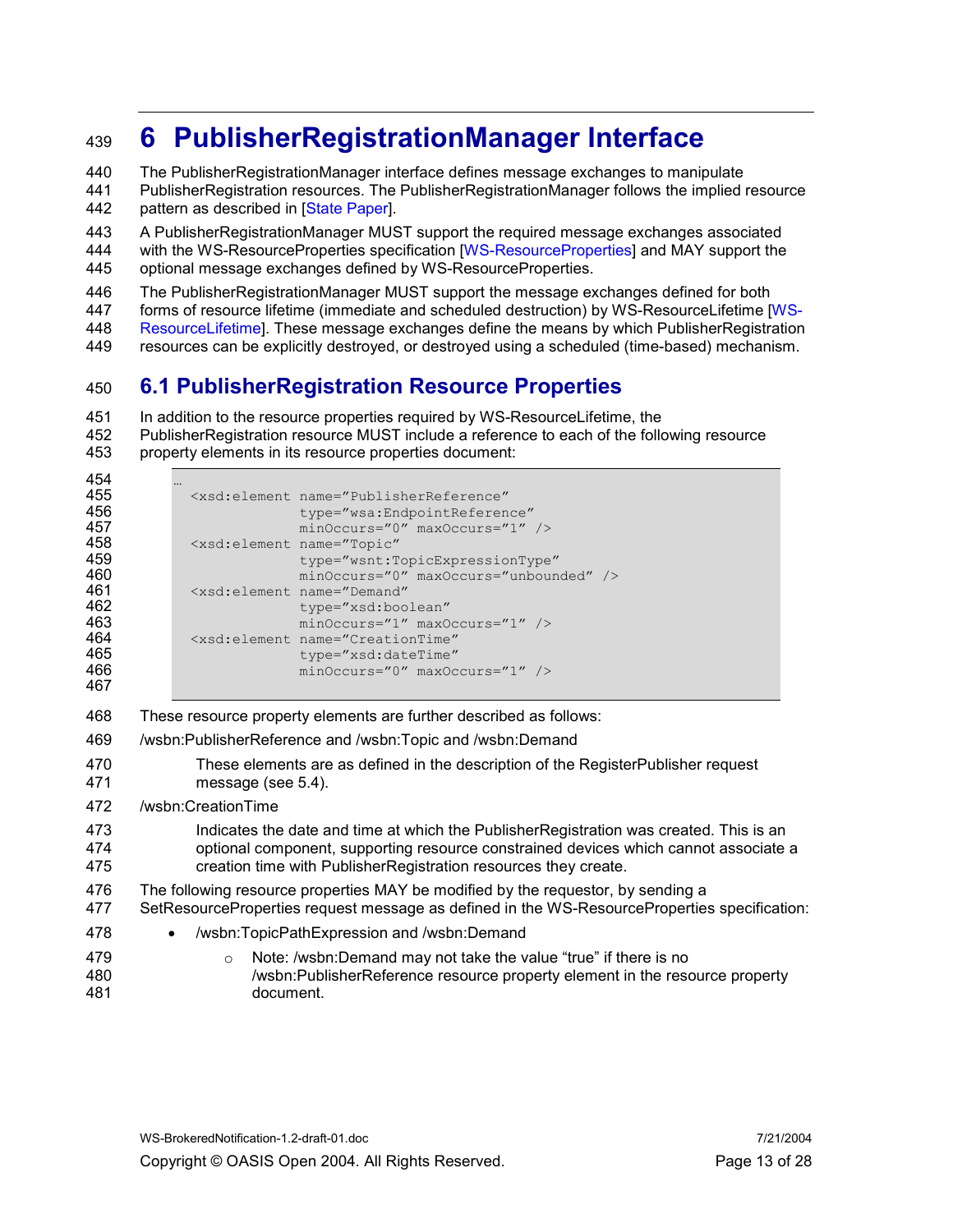# 482 7 Security Considerations

483 A non-normative discussion of the security scenarios and considerations associated with the<br>484 entire family of WS-Notification specifications is contained in [WS-Notification Whitepaper]. entire family of WS-Notification specifications is contained in [WS-Notification Whitepaper].

485

486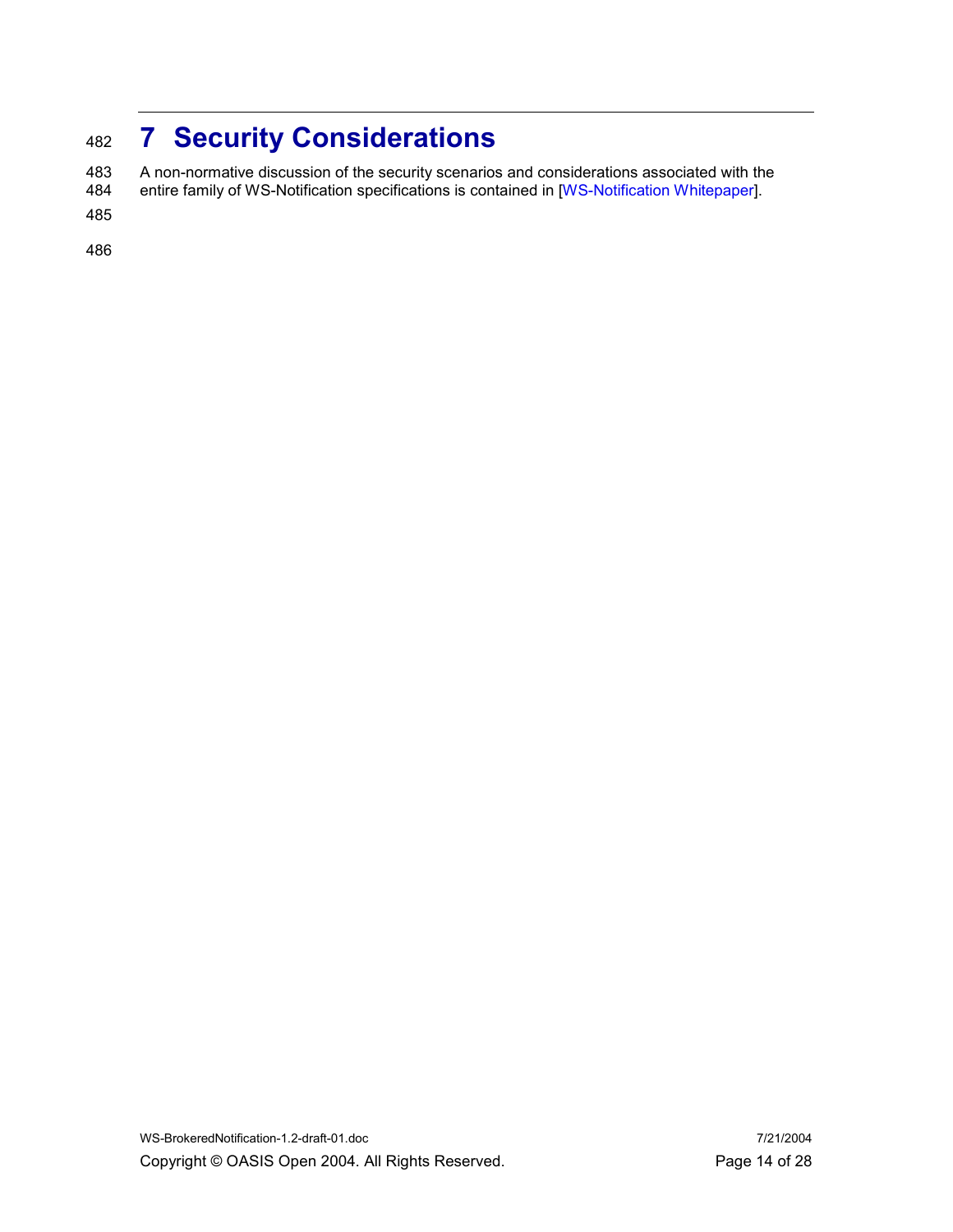## <sup>486</sup>8 References

| 487 | [RFC2119]                    | S. Bradner, Key words for use in RFCs to Indicate Requirement                         |
|-----|------------------------------|---------------------------------------------------------------------------------------|
| 488 |                              | Levels, http://www.ietf.org/rfc/rfc2119.txt, IETF RFC 2119, March                     |
| 489 |                              | 1997.                                                                                 |
| 490 |                              | [WS-BaseNotification] http://docs.oasis-open.org/wsn/2004/06/wsn-WS-BaseNotification- |
| 491 |                              | 1.2-draft-03.pdf                                                                      |
| 492 | [WS-Notification WhitePaper] | http://www.oasis-                                                                     |
| 493 |                              | open.org/committees/download.php/6661/WSNpubsub-1-0.pdf                               |
| 494 | [WS-Security]                | http://www.oasis-open.org/committees/download.php/5531/oasis-                         |
| 495 |                              | 200401-wss-soap-message-security-1.0.pdf                                              |
| 496 | [XML]                        | http://www.w3.org/TR/REC-xml                                                          |
| 497 | [XML-Infoset]                | http://www.w3.org/TR/xml-infoset/                                                     |
| 498 | [XPATH]                      | http://www.w3.org/TR/xpath                                                            |
| 499 | <b>[SOAP 1.2]</b>            | http://www.w3.org/TR/soap12-part1/                                                    |
| 500 | [WS-Addressing]              | http://www-106.ibm.com/developerworks/library/specification/ws-                       |
| 501 |                              | add/                                                                                  |
| 502 | [WS-Topics]                  | http://docs.oasis-open.org/wsn/2004/06/wsn-WS-Topics-1.2-draft-                       |
| 503 |                              | 01.pdf                                                                                |
| 504 | [State Paper]                | http://www.oasis-                                                                     |
| 505 |                              | open.org/apps/org/workgroup/wsrf/download.php/6795/ws-                                |
| 506 |                              | modelingresources.pdf                                                                 |
| 507 |                              | [WS-ResourceLifetime] http://docs.oasis-open.org/wsrf/2004/06/wsrf-WS-                |
| 508 |                              | ResourceLifetime-1.2-draft-03.pdf                                                     |
| 509 |                              | [WS-ResourceProperties] http://docs.oasis-open.org/wsrf/2004/06/wsrf-WS-              |
| 510 |                              | ResourceProperties-1.2-draft-04.pdf                                                   |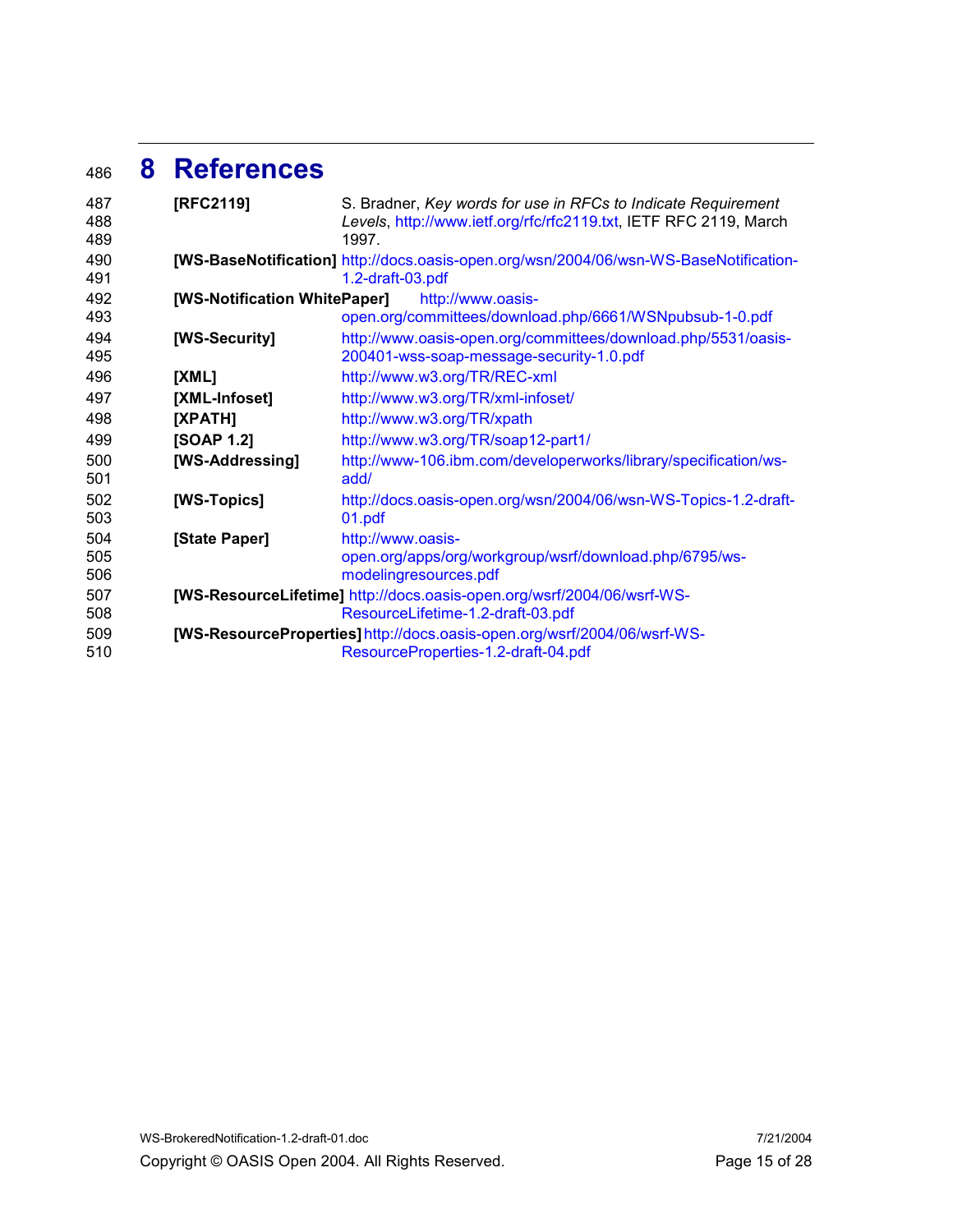# 511 **Appendix A. Acknowledgments**

512 The following individuals were members of the committee during the development of this 513 specification:

514 Geoff Acton, LSC Group Ltd, Sid Askary, Individual, Jeff Bohren, OpenNetwork, Fred Carter,

515 AmberPoint, Martin Chapman, Oracle, Dave Chappell, Sonic Software, Ugo Corda, SeeBeyond 516 Technology Corporation, Glen Daniels, Sonic Software, John Fuller, Individual, Stephen Graham,

517 IBM, David Hull, Tibco, Anish Karmarkar, Oracle, John Kemp, Nokia, Paul Lipton, Computer

- 518 Associates, Lily Liu, webMethods, Tom Maguire, IBM, Susan Malaika, IBM, David Martin, IBM,
- 519 Samuel Meder, Argonne National Laboratory, Jeff Mischkinsky, Oracle, Bryan Murray, Hewlett-
- 520 Packard, Peter Niblett, IBM, Dave Orchard, BEA Systems, Sanjay Patil, SAP, Mark Piller,
- 521 webMethods, Ian Robinson, IBM, David Snelling, Fujitsu, Latha Srinivasan, Hewlett-Packard, 522 John Tollefsrud, Sun Microsystems, Steve Tuecke, Globus / Argonne National Laboratory, Jem 523 Treadwell, Hewlett-Packard, William Vambenepe, Hewlett-Packard, Alan Weissberger, NEC
- 
- 524 Special thanks to the Global Grid Forum's Open Grid Services Infrastructure working group, 525 which defined the OGSI v1.0 specification which was a large inspiration for the ideas expressed
- 526 in this specification.
- 527 In addition, the following people who are not members of the committee made contributions to 528 this specification:
- 529 Tim Banks (IBM), Nick Butler (IBM), Doug Davis (IBM), John Dinger (IBM), Don Ferguson (IBM),
- 530 Jeff Frey (IBM), Andreas Koeppel (SAP), Heather Kreger (IBM), Amy Lewis (TIBCO Software),
- 531 Kevin Liu (SAP), Nataraj Nagaratnam (IBM ), Martin Nally (IBM), Jeff Nick (IBM), Jay Parikh
- 532 (Akamai Technologies), Claus von Riegen (SAP), Rick Rineholt (IBM), John Rofrano (IBM),
- 533 Shivajee Samdarshi (TIBCO Software), Igor Sedukhin (Computer Associates), Eugène
- 534 Sindambiwe (SAP), Jay Unger (IBM), Bill Weihl (Akamai Technologies), Mark Weitzel (IBM), Dan
- 535 Wolfson (IBM).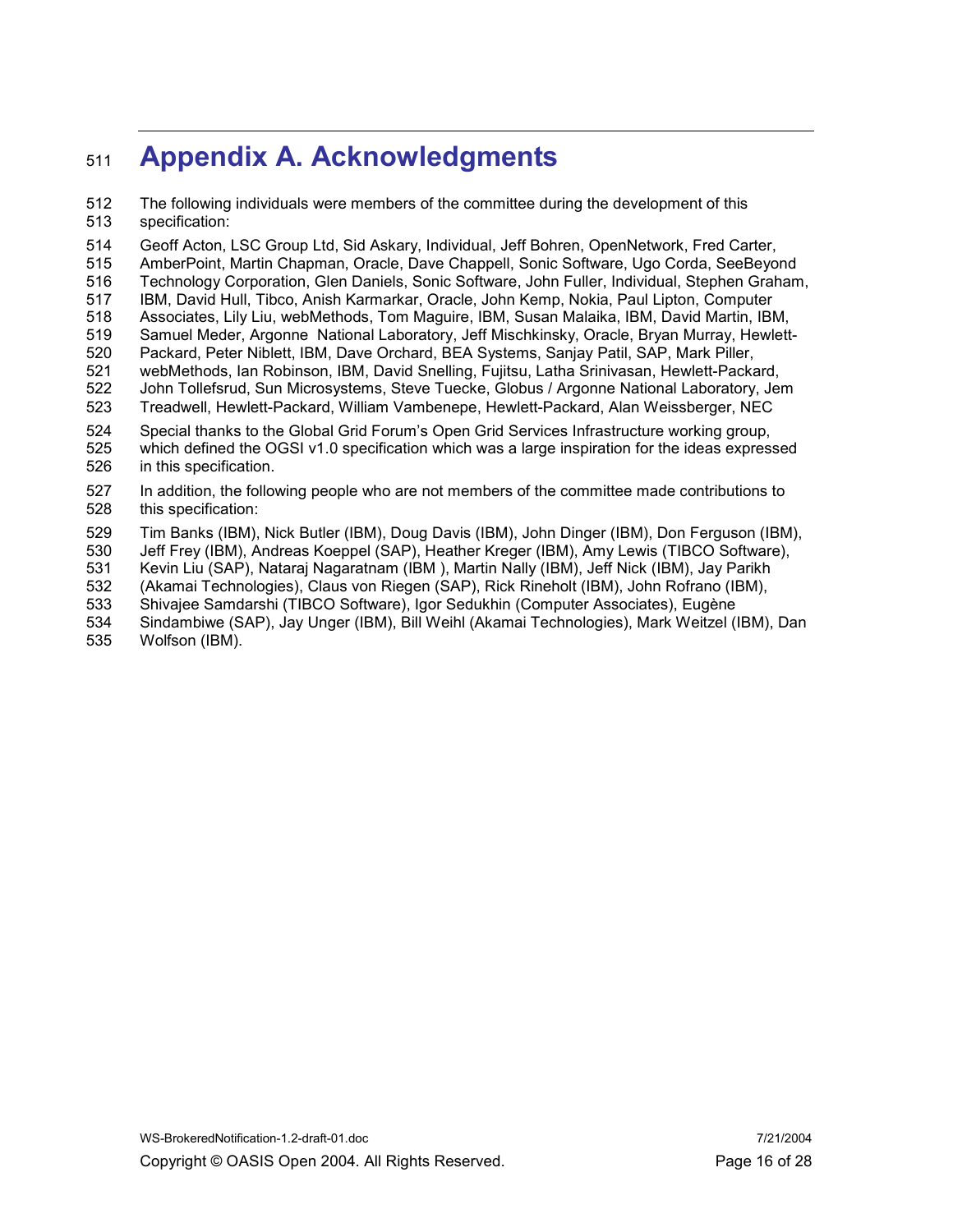



537 538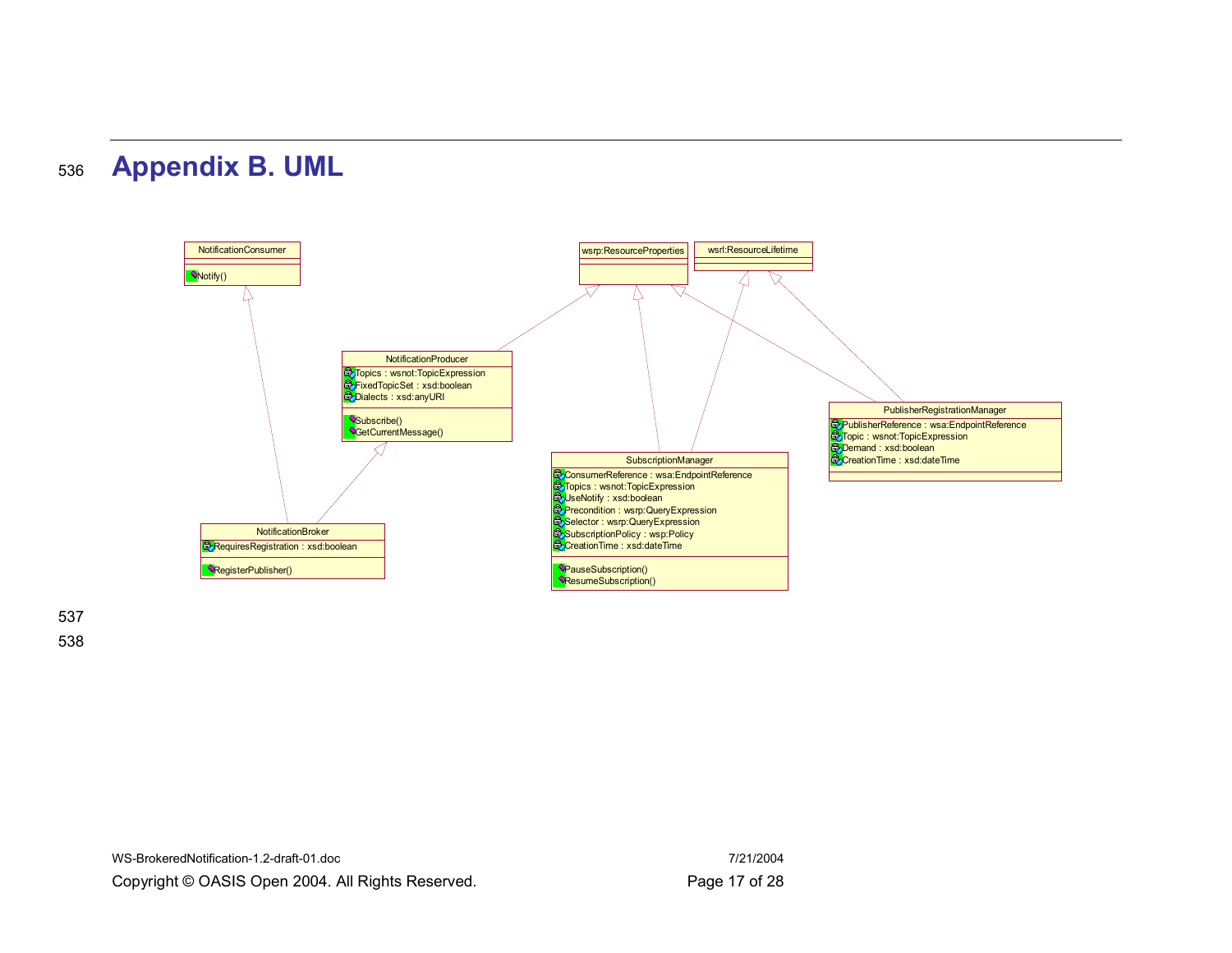# 540 Appendix C. XML Schema

| 541<br>542                                                                                     | The XML types and elements used in WS-BrokeredNotification are defined in the following XML<br>Schema                                                                                                                                                                                                                                                                                                                                                                                                                                                                                                                                                                                                                                                                                                                                                                                           |
|------------------------------------------------------------------------------------------------|-------------------------------------------------------------------------------------------------------------------------------------------------------------------------------------------------------------------------------------------------------------------------------------------------------------------------------------------------------------------------------------------------------------------------------------------------------------------------------------------------------------------------------------------------------------------------------------------------------------------------------------------------------------------------------------------------------------------------------------------------------------------------------------------------------------------------------------------------------------------------------------------------|
| 543                                                                                            | xml version="1.0" encoding="UTF-8"?                                                                                                                                                                                                                                                                                                                                                                                                                                                                                                                                                                                                                                                                                                                                                                                                                                                             |
| 544<br>545<br>546<br>547<br>548<br>549<br>550<br>551<br>552<br>553<br>554<br>555<br>556<br>557 | $\lt$ ! --<br>OASIS takes no position regarding the validity or scope of any<br>intellectual property or other rights that might be claimed to pertain<br>to the implementation or use of the technology described in this<br>document or the extent to which any license under such rights might or<br>might not be available; neither does it represent that it has made any<br>effort to identify any such rights. Information on OASIS's procedures<br>with respect to rights in OASIS specifications can be found at the<br>OASIS website. Copies of claims of rights made available for<br>publication and any assurances of licenses to be made available, or the<br>result of an attempt made to obtain a general license or permission for<br>the use of such proprietary rights by implementors or users of this<br>specification, can be obtained from the OASIS Executive Director. |
| 558<br>559<br>560<br>561<br>562<br>563                                                         | OASIS invites any interested party to bring to its attention any<br>copyrights, patents or patent applications, or other proprietary rights<br>which may cover technology that may be required to implement this<br>specification. Please address the information to the OASIS Executive<br>Director.                                                                                                                                                                                                                                                                                                                                                                                                                                                                                                                                                                                           |
| 564<br>565                                                                                     | Copyright (C) OASIS Open (2004). All Rights Reserved.                                                                                                                                                                                                                                                                                                                                                                                                                                                                                                                                                                                                                                                                                                                                                                                                                                           |
| 566<br>567<br>568<br>569<br>570<br>571<br>572<br>573<br>574<br>575<br>576<br>577<br>578        | This document and translations of it may be copied and furnished to<br>others, and derivative works that comment on or otherwise explain it or<br>assist in its implementation may be prepared, copied, published and<br>distributed, in whole or in part, without restriction of any kind,<br>provided that the above copyright notice and this paragraph are<br>included on all such copies and derivative works. However, this<br>document itself may not be modified in any way, such as by removing the<br>copyright notice or references to OASIS, except as needed for the<br>purpose of developing OASIS specifications, in which case the<br>procedures for copyrights defined in the OASIS Intellectual Property<br>Rights document must be followed, or as required to translate it into<br>languages other than English.                                                            |
| 579<br>580<br>581                                                                              | The limited permissions granted above are perpetual and will not be<br>revoked by OASIS or its successors or assigns.                                                                                                                                                                                                                                                                                                                                                                                                                                                                                                                                                                                                                                                                                                                                                                           |
| 582<br>583<br>584<br>585<br>586<br>587<br>588                                                  | This document and the information contained herein is provided on an<br>"AS IS" basis and OASIS DISCLAIMS ALL WARRANTIES, EXPRESS OR IMPLIED,<br>INCLUDING BUT NOT LIMITED TO ANY WARRANTY THAT THE USE OF THE<br>INFORMATION HEREIN WILL NOT INFRINGE ANY RIGHTS OR ANY IMPLIED<br>WARRANTIES OF MERCHANTABILITY OR FITNESS FOR A PARTICULAR PURPOSE.<br>$--&$                                                                                                                                                                                                                                                                                                                                                                                                                                                                                                                                 |
| 589<br>590<br>591<br>592<br>593<br>594<br>595<br>596                                           | <xsd:schema<br>xmlns="http://www.w3.org/2001/XMLSchema"<br/>xmlns:xsd="http://www.w3.org/2001/XMLSchema"<br/>xmlns:wsa="http://schemas.xmlsoap.org/ws/2003/03/addressing"<br/><math>xmlns:wsbn=</math><br/>"http://docs.oasis-open.org/wsn/2004/06/wsn-WS-<br/>BrokeredNotification-1.2-draft-01.xsd"<br/>xmlns:wsnt=</xsd:schema<br>                                                                                                                                                                                                                                                                                                                                                                                                                                                                                                                                                           |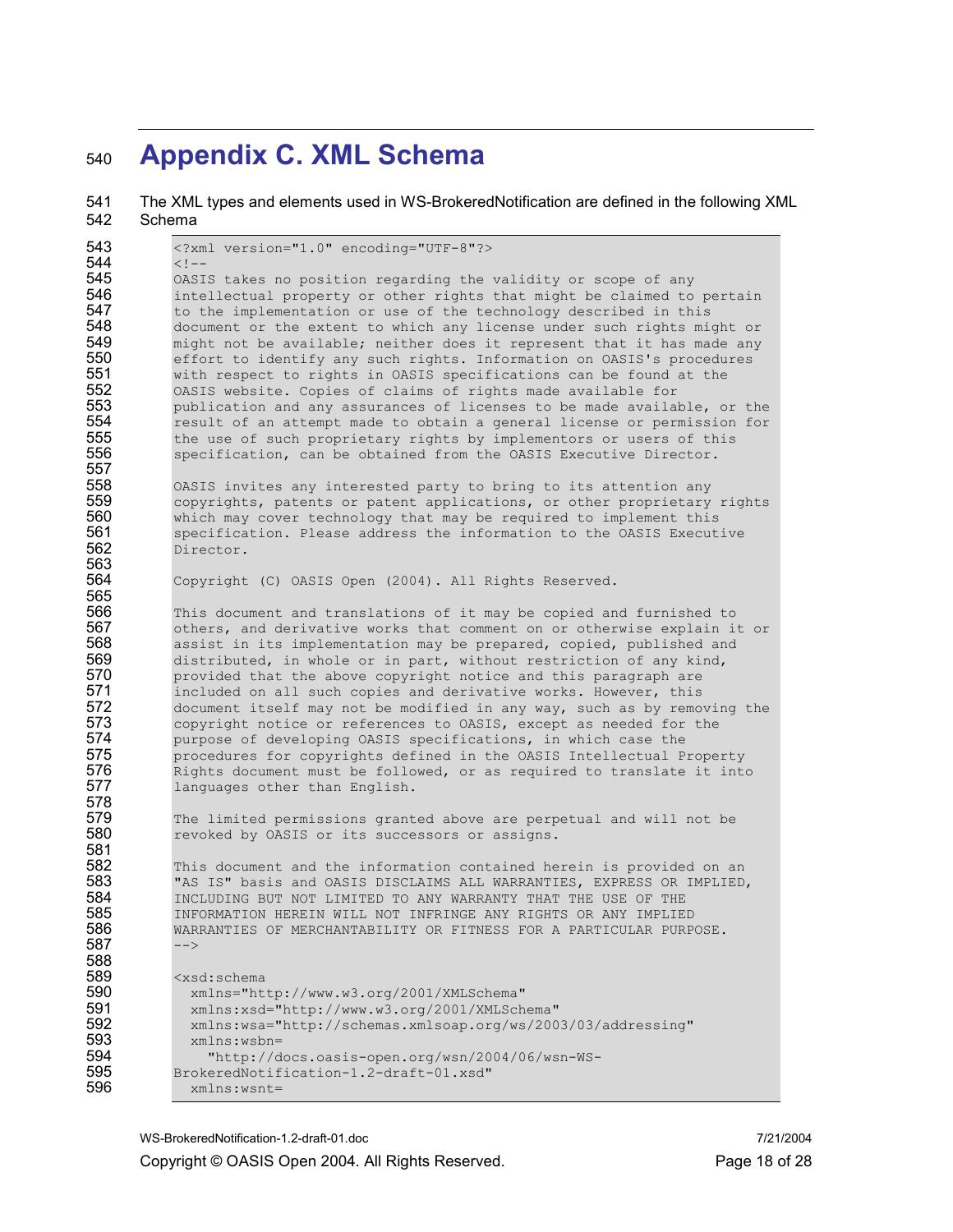```
597 "http://docs.oasis-open.org/wsn/2004/06/wsn-WS-BaseNotification-<br>598 1.2-draft-01.xsd"
598 1.2-draft-01.xsd"<br>599 targetNamespace
599 targetNamespace= 
600 "http://docs.oasis-open.org/wsn/2004/06/wsn-WS-<br>601 BrokeredNotification-1.2-draft-01.xsd"
601 BrokeredNotification-1.2-draft-01.xsd" 
             602 elementFormDefault="qualified" attributeFormDefault="unqualified"> 
603<br>604
           604 <!-- ======================== Imports ============================ --> 
605 
606 <xsd:import namespace= 
607 "http://schemas.xmlsoap.org/ws/2003/03/addressing" 
608 schemaLocation= 
               "http://schemas.xmlsoap.org/ws/2003/03/addressing"
610 />611<br>612
612 <xsd:import namespace=<br>613 Thttp://docs.oasis-oper
613 "http://docs.oasis-open.org/wsn/2004/06/wsn-WS-BaseNotification-1.2-
614 draft-01.xsd" 
615 schemaLocation=<br>616 16 mhttp://docs.oasis-open.org
             616 "http://docs.oasis-open.org/wsn/2004/06/wsn-WS-BaseNotification-1.2-
617 draft-01.xsd" 
618 /619<br>620
620 \langle!-- ======== Resource Properties for NotificationBroker ========== --><br>621 \langle xsd:element \ name="Required = "Required" type="xsd:boolean" / \rangle621 <xsd:element name="RequiresRegistration" type="xsd:boolean"/> 
622<br>623
623 <!-- ====== Resource Properties for PublisherRegistration ========= --> 624
624 <xsd:element name="PublisherReference" 
625 type="wsa:EndpointReferenceType" /><br>626 the state of the state of the state of the state of the state of the state of the state of the state of th
626 <xsd:element name="Topic" 
627 type="wsnt:TopicExpressionType" /><br>628 <xsd:element name="Demand"
628 <xsd:element name="Demand" 
629 type="xsd:boolean" /> 
630 <xsd:element name="CreationTime"<br>631 type="xsd:dateTime"
631 type="xsd:dateTime" /><br>632 </xsd:schema>
           632 </xsd:schema>
```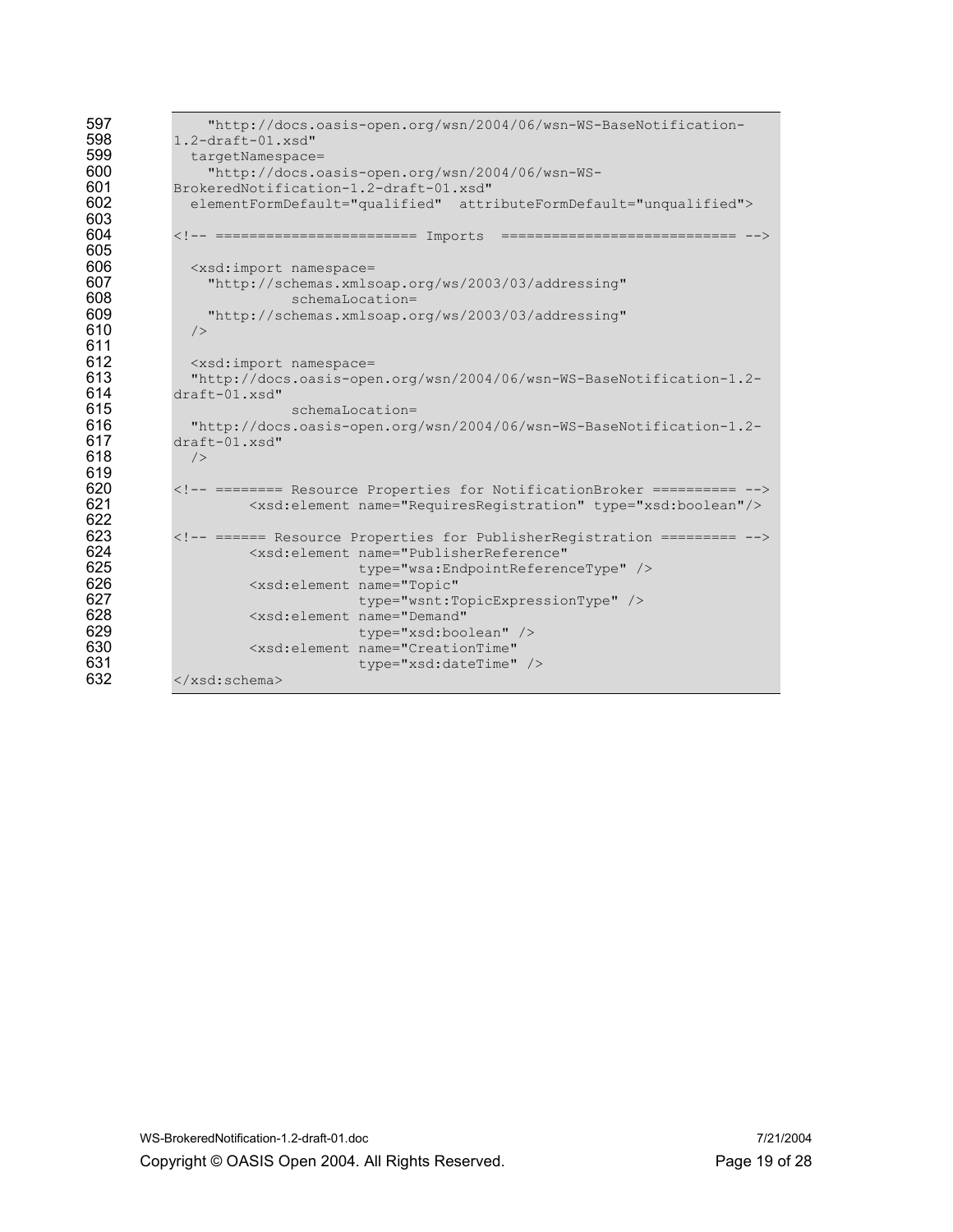## 633 Appendix D. WSDL 1.1

634 The following illustrates the WSDL 1.1 for the Web service methods described in this 635 specification:

636<br>637 637 <?xml version="1.0" encoding="utf-8"?> 638 <!-- 639 OASIS takes no position regarding the validity or scope of any<br>640 intellectual property or other rights that might be claimed to 640 intellectual property or other rights that might be claimed to pertain  $641$  to the implementation or use of the technology described in this 641 to the implementation or use of the technology described in this  $642$  document or the extent to which any license under such rights mid document or the extent to which any license under such rights might or  $643$  might not be available; neither does it represent that it has made any  $644$  effort to identify any such rights. Information on OASIS's procedures  $644$  effort to identify any such rights. Information on OASIS's procedures  $645$  with respect to rights in OASIS specifications can be found at the 645 with respect to rights in OASIS specifications can be found at the 646 consts website. Copies of claims of rights made available for 646 OASIS website. Copies of claims of rights made available for<br>647 publication and any assurances of licenses to be made availal publication and any assurances of licenses to be made available, or the 648 result of an attempt made to obtain a general license or permission for 649 the use of such proprietary rights by implementors or users of this 649 the use of such proprietary rights by implementors or users of this<br>650 specification, can be obtained from the OASIS Executive Director. specification, can be obtained from the OASIS Executive Director. 651<br>652 652 OASIS invites any interested party to bring to its attention any<br>653 Copyrights, patents or patent applications, or other proprietary  $653$  copyrights, patents or patent applications, or other proprietary rights  $654$  which may cover technology that may be required to implement this which may cover technology that may be required to implement this 655 specification. Please address the information to the OASIS Executive<br>656 Director. Director. 657<br>658 Copyright (C) OASIS Open (2004). All Rights Reserved. 659<br>660 660 This document and translations of it may be copied and furnished to 661 the others, and derivative works that comment on or otherwise explain i  $661$  others, and derivative works that comment on or otherwise explain it or  $662$  assist in its implementation may be prepared, copied, published and 662 assist in its implementation may be prepared, copied, published and<br>663 distributed, in whole or in part, without restriction of any kind,  $663$  distributed, in whole or in part, without restriction of any kind,  $664$  provided that the above copyright notice and this paragraph are 664 provided that the above copyright notice and this paragraph are<br>665 included on all such copies and derivative works. However, this  $665$  included on all such copies and derivative works. However, this  $666$  document itself may not be modified in any way, such as by remo 666 document itself may not be modified in any way, such as by removing the 667 copyright notice or references to OASIS, except as needed for the 667 copyright notice or references to OASIS, except as needed for the 668 currences of developing OASIS specifications, in which case the 668 purpose of developing OASIS specifications, in which case the 669 procedures for copyrights defined in the OASIS Intellectual P 669 procedures for copyrights defined in the OASIS Intellectual Property 670 Rights document must be followed, or as required to translate it into<br>671 languages other than English. languages other than English. 672<br>673 673 The limited permissions granted above are perpetual and will not be 674 The perpetual and will not be 674 revoked by OASIS or its successors or assigns. 675<br>676 676 This document and the information contained herein is provided on an<br>677 This IS" basis and OASIS DISCLAIMS ALL WARRANTIES, EXPRESS OR IMPLIED 677 TAS IS" basis and OASIS DISCLAIMS ALL WARRANTIES, EXPRESS OR IMPLIED, 678 678 INCLUDING BUT NOT LIMITED TO ANY WARRANTY THAT THE USE OF THE 679 679 INFORMATION HEREIN WILL NOT INFRINGE ANY RIGHTS OR ANY IMPLIED<br>680 WARRANTIES OF MERCHANTABILITY OR FITNESS FOR A PARTICULAR PURP WARRANTIES OF MERCHANTABILITY OR FITNESS FOR A PARTICULAR PURPOSE. 681 682 <wsdl:definitions name="WS-BrokeredNotification" 683 xmlns="http://schemas.xmlsoap.org/wsdl/" 684 xmlns:wsdl="http://schemas.xmlsoap.org/wsdl/" 685 xmlns:xsd="http://www.w3.org/2001/XMLSchema"<br>686 xmlns:xsi="http://www.w3.org/2001/XMLSchema-686 xmlns:xsi="http://www.w3.org/2001/XMLSchema-instance"<br>687 xmlns:wsa="http://schemas.xmlsoap.org/ws/2003/03/addr 687 xmlns:wsa="http://schemas.xmlsoap.org/ws/2003/03/addressing" 688 xmlns:wsbn=

WS-BrokeredNotification-1.2-draft-01.doc 7/21/2004 Copyright © OASIS Open 2004. All Rights Reserved. Page 20 of 28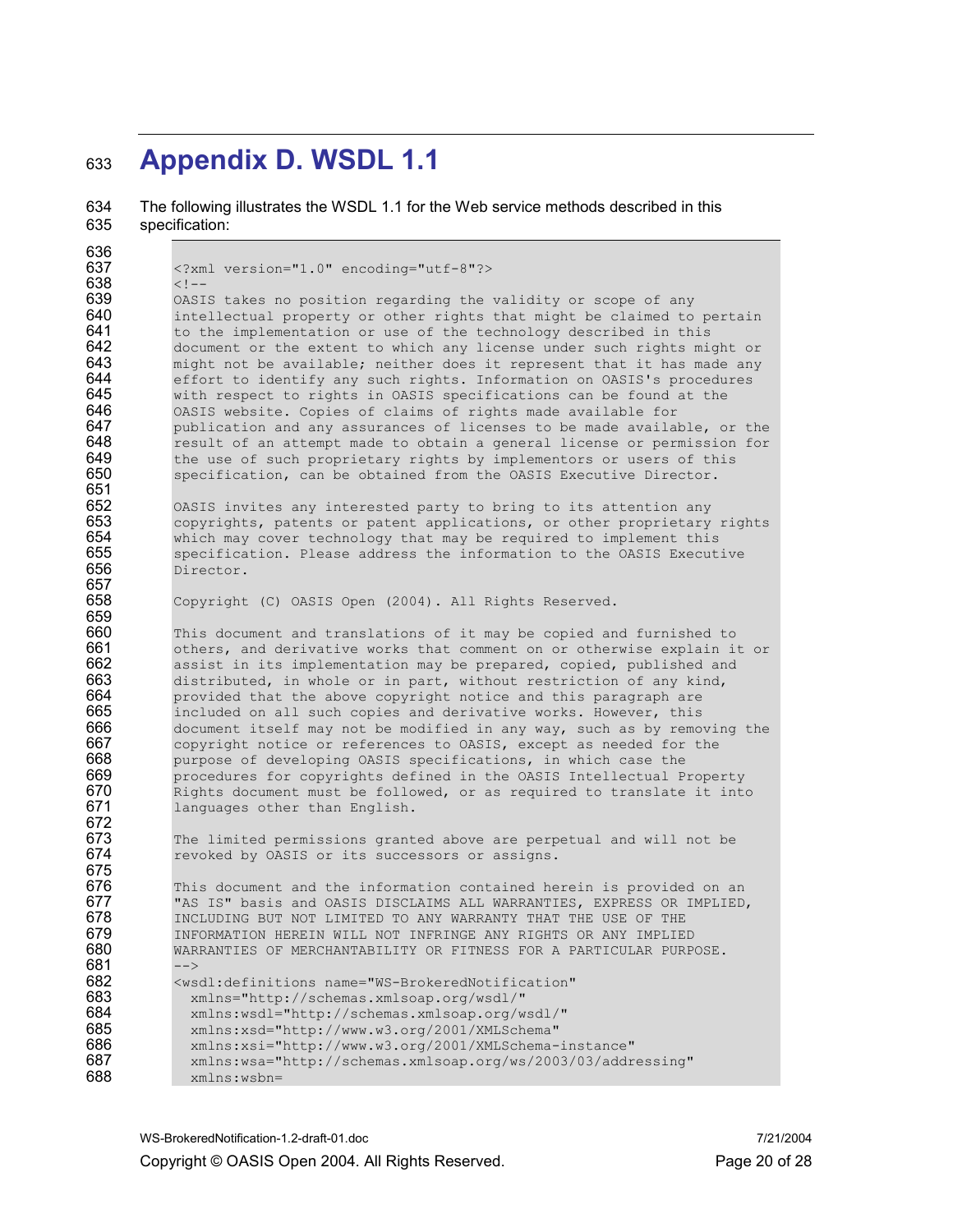| 689        | "http://docs.oasis-open.org/wsn/2004/06/wsn-WS-                                                       |
|------------|-------------------------------------------------------------------------------------------------------|
| 690        | BrokeredNotification-1.2-draft-01.xsd"                                                                |
| 691        | $xmlns:wsnt =$                                                                                        |
| 692        | "http://docs.oasis-open.org/wsn/2004/06/wsn-WS-                                                       |
| 693        | BaseNotification-1.2-draft-01.xsd"                                                                    |
| 694        | $xmlns:wsbf=$                                                                                         |
| 695        | "http://docs.oasis-open.org/wsn/2004/06/wsrf-WS-BaseFaults-1.2-                                       |
| 696        | draft-01.xsd"                                                                                         |
| 697        | xmlns:wsrp=                                                                                           |
| 698        | "http://docs.oasis-open.org/wsrf/2004/06/wsrf-WS-                                                     |
| 699        | ResourceProperties-1.2-draft-01.xsd"                                                                  |
| 700        | xmlns:wsrl=                                                                                           |
| 701        | "http://docs.oasis-open.org/wsrf/2004/06/wsrf-WS-                                                     |
| 702        | ResourceLifetime-1.2-draft-01.xsd"                                                                    |
| 703        | targetNamespace=                                                                                      |
| 704        | "http://docs.oasis-open.org/wsn/2004/06/wsn-WS-                                                       |
| 705        | BrokeredNotification-1.2-draft-01.wsdl">                                                              |
| 706        |                                                                                                       |
| 707<br>708 | ========================== Imports ===========================<br><wsdl:import< th=""></wsdl:import<> |
| 709        | namespace=                                                                                            |
| 710        | "http://docs.oasis-open.org/wsrf/2004/06/wsrf-WS-                                                     |
| 711        | ResourceProperties-1.2-draft-01.wsdl"                                                                 |
| 712        | location=                                                                                             |
| 713        | "http://docs.oasis-open.org/wsrf/2004/06/wsrf-WS-                                                     |
| 714        | ResourceProperties-1.2-draft-01.wsdl" />                                                              |
| 715        |                                                                                                       |
| 716        | <wsdl:import< th=""></wsdl:import<>                                                                   |
| 717        | namespace=                                                                                            |
| 718        | "http://docs.oasis-open.org/wsrf/2004/06/wsrf-WS-                                                     |
| 719        | ResourceLifetime-1.2-draft-01.wsdl"                                                                   |
| 720        | location=                                                                                             |
| 721        | "http://docs.oasis-open.org/wsrf/2004/06/wsrf-WS-                                                     |
| 722        | ResourceLifetime-1.2-draft-01.wsdl" />                                                                |
| 723        |                                                                                                       |
| 724        | <wsdl:import< th=""></wsdl:import<>                                                                   |
| 725        | namespace=                                                                                            |
| 726        | "http://docs.oasis-open.org/wsn/2004/06/wsn-WS-                                                       |
| 727        | BaseNotification-1.2-draft-01.wsdl"                                                                   |
| 728        | location=                                                                                             |
| 729        | "http://docs.oasis-open.org/wsn/2004/06/wsn-WS-BaseNotification-                                      |
| 730        | $1.2$ -draft-01.wsdl" />                                                                              |
| 731        |                                                                                                       |
| 732        | ===================== Types Definitions ======================                                        |
| 733<br>734 | <wsdl:types></wsdl:types>                                                                             |
| 735        | <xsd:schema<br>targetNamespace=</xsd:schema<br>                                                       |
| 736        | "http://docs.oasis-open.org/wsn/2004/06/wsn-WS-                                                       |
| 737        | BrokeredNotification-1.2-draft-01.xsd">                                                               |
| 738        |                                                                                                       |
| 739        | <xsd:include schemalocation="&lt;/th"></xsd:include>                                                  |
| 740        | "http://docs.oasis-open.org/wsn/2004/06/wsn-WS-                                                       |
| 741        | BrokeredNotification-1.2-draft-01.xsd" />                                                             |
| 742        |                                                                                                       |
| 743        | <xsd:import< th=""></xsd:import<>                                                                     |
| 744        | namespace=                                                                                            |
| 745        | "http://schemas.xmlsoap.org/ws/2003/03/addressing"                                                    |
| 746        | schemaLocation=                                                                                       |
| 747        | "http://schemas.xmlsoap.org/ws/2003/03/addressing"                                                    |
| 748        | /                                                                                                     |

WS-BrokeredNotification-1.2-draft-01.doc 7/21/2004

Copyright © OASIS Open 2004. All Rights Reserved. Page 21 of 28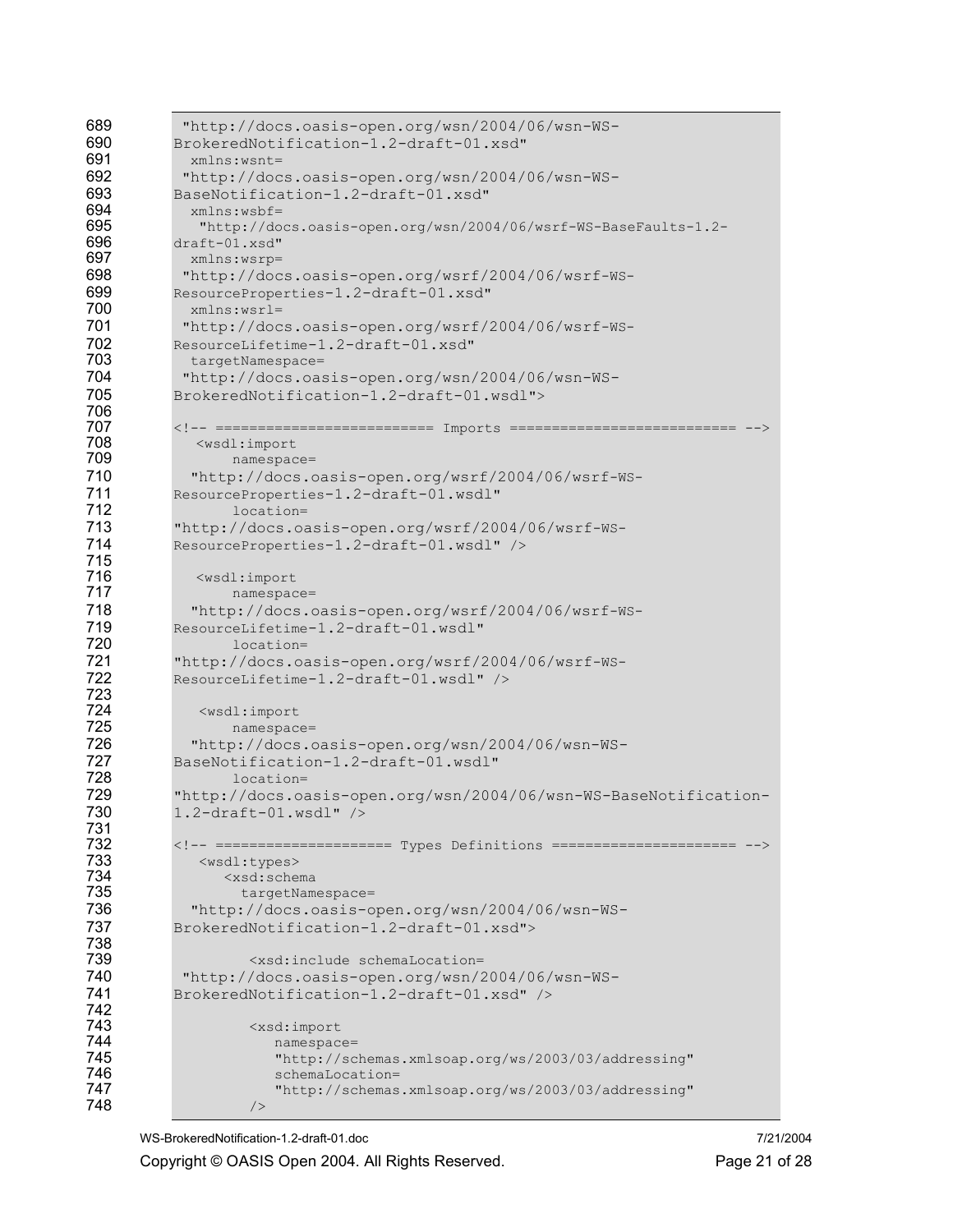| 749 |                                                                           |
|-----|---------------------------------------------------------------------------|
| 750 | <xsd:import namespace="&lt;/th"></xsd:import>                             |
| 751 | "http://docs.oasis-open.org/wsn/2004/06/wsn-WS-                           |
| 752 | BaseNotification-1.2-draft-01.xsd"                                        |
| 753 | schemaLocation=                                                           |
| 754 | "http://docs.oasis-open.org/wsn/2004/06/wsn-WS-                           |
| 755 |                                                                           |
|     | BaseNotification-1.2-draft-01.xsd"                                        |
| 756 | /                                                                         |
| 757 |                                                                           |
| 758 | <xsd:import< th=""></xsd:import<>                                         |
| 759 | namespace=                                                                |
| 760 | "http://docs.oasis-open.org/wsn/2004/06/wsrf-WS-BaseFaults-1.2-           |
| 761 | draft-01.xsd"                                                             |
| 762 | schemaLocation=                                                           |
| 763 | "http://docs.oasis-open.org/wsn/2004/06/wsrf-WS-BaseFaults-1.2-draft-     |
| 764 | 01.xsd"                                                                   |
| 765 | /                                                                         |
| 766 |                                                                           |
| 767 | <xsd:import namespace="&lt;/th"></xsd:import>                             |
| 768 | "http://docs.oasis-open.org/wsrf/2004/06/wsrf-WS-                         |
| 769 | ResourceProperties-1.2-draft-01.xsd"                                      |
| 770 | schemaLocation=                                                           |
| 771 | "http://docs.oasis-open.org/wsrf/2004/06/wsrf-WS-                         |
| 772 | ResourceProperties-1.2-draft-01.xsd"                                      |
| 773 | /                                                                         |
| 774 |                                                                           |
| 775 | <xsd:import< th=""></xsd:import<>                                         |
| 776 | namespace=                                                                |
| 777 |                                                                           |
|     | "http://docs.oasis-open.org/wsrf/2004/06/wsrf-WS-                         |
| 778 | ResourceLifetime-1.2-draft-01.xsd"                                        |
| 779 | schemaLocation=                                                           |
| 780 | "http://docs.oasis-open.org/wsrf/2004/06/wsrf-WS-                         |
| 781 | ResourceLifetime-1.2-draft-01.xsd"                                        |
| 782 | /                                                                         |
| 783 |                                                                           |
| 784 | =============== Resource Property Related ===================             |
| 785 |                                                                           |
| 786 | ======== Resource Properties for NotificationBroker ==========            |
| 787 | <xsd:element name="NotificationBrokerRP"></xsd:element>                   |
| 788 | <xsd:complextype></xsd:complextype>                                       |
| 789 | <xsd:sequence></xsd:sequence>                                             |
| 790 | From NotificationProducer                                                 |
| 791 | <xsd:element <="" ref="wsnt:Topic" th=""></xsd:element>                   |
| 792 | minOccurs="1" maxOccurs="unbounded" />                                    |
| 793 | <xsd:element <="" ref="wsnt:FixedTopicSet" th=""></xsd:element>           |
| 794 | minOccurs="1" maxOccurs="1" />                                            |
| 795 | <xsd:element <="" ref="wsnt:TopicExpressionDialects" th=""></xsd:element> |
| 796 | minOccurs="1" maxOccurs="unbounded" />                                    |
| 797 | NotificationBroker specific                                               |
| 798 | <xsd:element <="" ref="wsbn:RequiresRegistration" th=""></xsd:element>    |
| 799 | minOccurs="1" maxOccurs="1" />                                            |
| 800 |                                                                           |
| 801 |                                                                           |
| 802 |                                                                           |
| 803 |                                                                           |
| 804 | ====== Resource Properties for PublisherRegistration =========            |
| 805 | <xsd:element name="PublisherRegistrationRP"></xsd:element>                |
| 806 | <xsd:complextype></xsd:complextype>                                       |
| 807 | <xsd:sequence></xsd:sequence>                                             |
| 808 | From WS-ResourceLifetime ScheduledResourceTermination                     |
| 809 | <xsd:element <="" ref="wsrl:CurrentTime" th=""></xsd:element>             |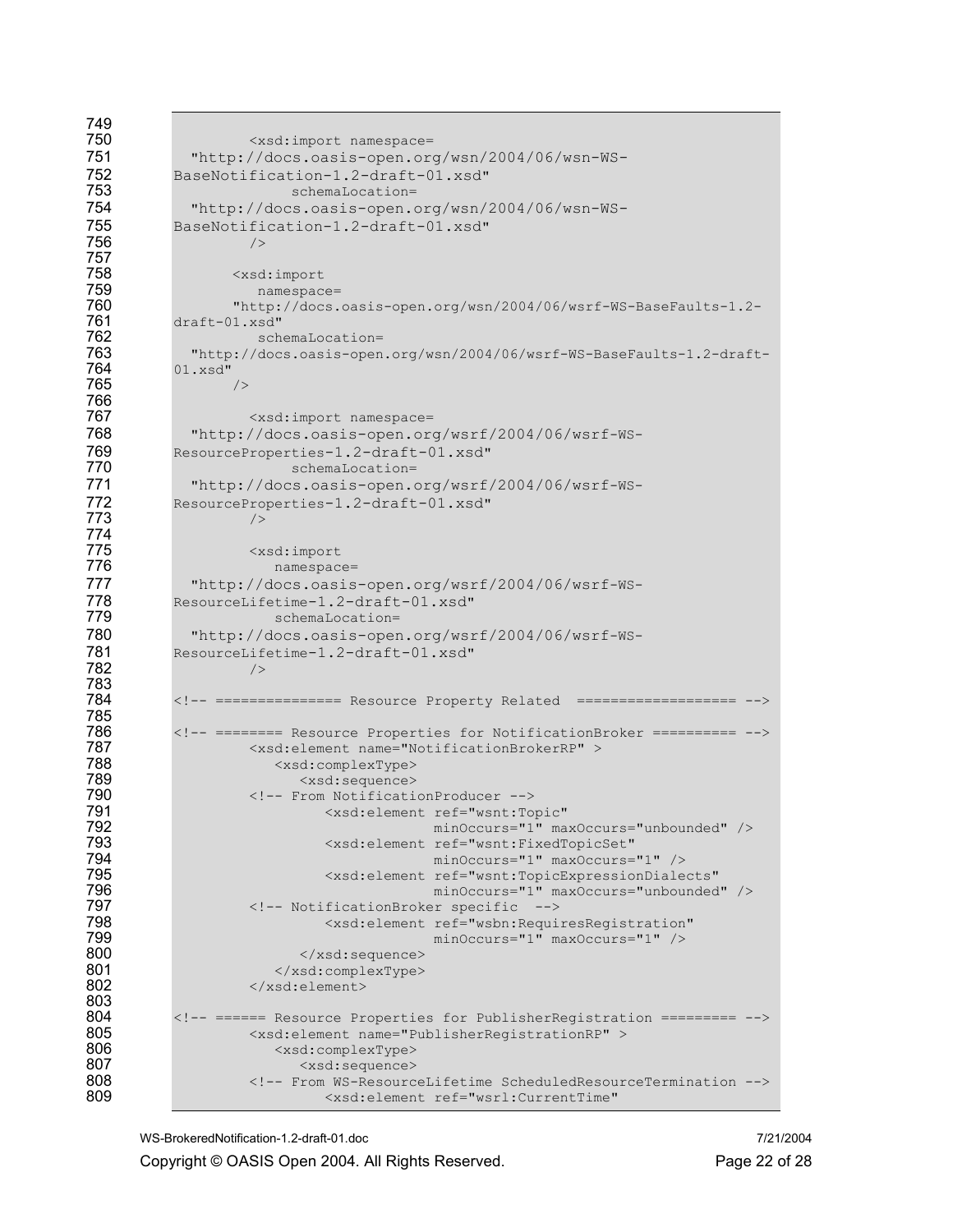| 810<br>811 | minOccurs="1" maxOccurs="1" /><br><xsd:element <="" ref="wsrl:TerminationTime" th=""></xsd:element>                   |  |  |  |
|------------|-----------------------------------------------------------------------------------------------------------------------|--|--|--|
| 812<br>813 | minOccurs="1" maxOccurs="1" />                                                                                        |  |  |  |
| 814        | PublisherRegistration specific                                                                                        |  |  |  |
| 815<br>816 | <xsd:element <br="" ref="wsbn:PublisherReference">minOccurs="0" maxOccurs="1" /&gt;</xsd:element>                     |  |  |  |
| 817<br>818 | <xsd:element <br="" ref="wsbn:Topic">minOccurs="0" maxOccurs="unbounded" /&gt;</xsd:element>                          |  |  |  |
| 819<br>820 | <xsd:element <br="" ref="wsbn:Demand">minOccurs="1" maxOccurs="1" /&gt;</xsd:element>                                 |  |  |  |
| 821<br>822 | <xsd:element <br="" ref="wsbn:CreationTime">minOccurs="0" maxOccurs="1" /&gt;</xsd:element>                           |  |  |  |
| 823        | $\langle xsd:sequence \rangle$                                                                                        |  |  |  |
| 824        |                                                                                                                       |  |  |  |
| 825        |                                                                                                                       |  |  |  |
| 826        |                                                                                                                       |  |  |  |
| 827        | ========== Message Types for NotificationBroker ============                                                          |  |  |  |
| 828        | <xsd:element name="RegisterPublisher"></xsd:element>                                                                  |  |  |  |
| 829        | <xsd:complextype></xsd:complextype>                                                                                   |  |  |  |
| 830        | <xsd:sequence></xsd:sequence>                                                                                         |  |  |  |
| 831        | <xsd:element <="" name="PublisherReference" th=""></xsd:element>                                                      |  |  |  |
| 832        | type="wsa:EndpointReferenceType"                                                                                      |  |  |  |
| 833        | minOccurs="0" maxOccurs="1" />                                                                                        |  |  |  |
| 834        | <xsd:element <="" name="Topic" th=""></xsd:element>                                                                   |  |  |  |
| 835        | type="wsnt:TopicExpressionType"                                                                                       |  |  |  |
| 836        | minOccurs="0" maxOccurs="unbounded" />                                                                                |  |  |  |
| 837        | <xsd:element <="" name="Demand" th=""></xsd:element>                                                                  |  |  |  |
| 838        | type="xsd:boolean" default="false"                                                                                    |  |  |  |
| 839        | minOccurs="0" maxOccurs="1" />                                                                                        |  |  |  |
| 840        | <xsd:element <="" name="InitialTerminationTime" th=""></xsd:element>                                                  |  |  |  |
| 841        | type="xsd:dateTime"                                                                                                   |  |  |  |
| 842        | minOccurs="0" maxOccurs="1" />                                                                                        |  |  |  |
| 843        | $\langle xsd:sequence \rangle$                                                                                        |  |  |  |
| 844        |                                                                                                                       |  |  |  |
| 845        |                                                                                                                       |  |  |  |
| 846        |                                                                                                                       |  |  |  |
| 847        | <xsd:element name="RegisterPublisherResponse"></xsd:element>                                                          |  |  |  |
| 848        | <xsd:complextype></xsd:complextype>                                                                                   |  |  |  |
| 849        | <xsd:sequence></xsd:sequence>                                                                                         |  |  |  |
| 850        | <xsd:element <="" name="PublisherRegistrationReference" th=""></xsd:element>                                          |  |  |  |
| 851        | type="wsa:EndpointReferenceType"                                                                                      |  |  |  |
| 852        | minOccurs="0" maxOccurs="1" />                                                                                        |  |  |  |
| 853        |                                                                                                                       |  |  |  |
| 854        |                                                                                                                       |  |  |  |
| 855        |                                                                                                                       |  |  |  |
| 856        |                                                                                                                       |  |  |  |
| 857        | <xsd:complextype name="ResourceUnknownFaultType"></xsd:complextype>                                                   |  |  |  |
| 858        | <xsd:complexcontent></xsd:complexcontent>                                                                             |  |  |  |
| 859        | <xsd:extension base="wsbf:BaseFaultType"></xsd:extension>                                                             |  |  |  |
| 860        |                                                                                                                       |  |  |  |
| 861        |                                                                                                                       |  |  |  |
| 862        | <xsd:element <="" name="ResourceUnknownFault" th=""></xsd:element>                                                    |  |  |  |
| 863<br>864 | type="wsbn:ResourceUnknownFaultType"/>                                                                                |  |  |  |
| 865        |                                                                                                                       |  |  |  |
| 866        | <xsd:complextype name="InvalidTopicExpressionFaultType"></xsd:complextype>                                            |  |  |  |
| 867        | <xsd:complexcontent></xsd:complexcontent>                                                                             |  |  |  |
| 868        | <xsd:extension base="wsbf:BaseFaultType"></xsd:extension>                                                             |  |  |  |
| 869        |                                                                                                                       |  |  |  |
| 870        |                                                                                                                       |  |  |  |
| 871        | <xsd:element <br="" name="InvalidTopicExpressionFault">type="wsbn:InvalidTopicExpressionFaultType"/&gt;</xsd:element> |  |  |  |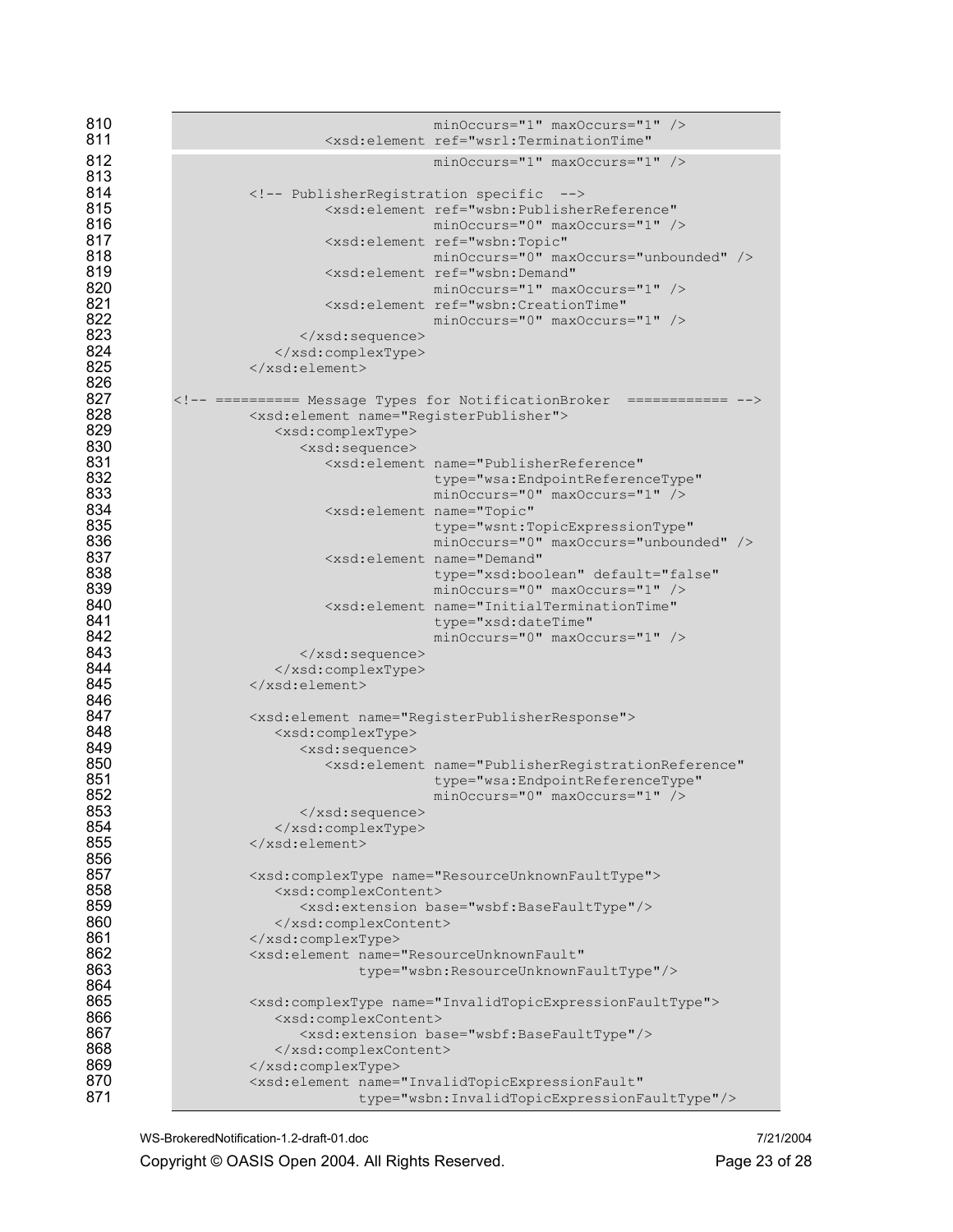```
872 873 <xsd:complexType name="TopicNotSupportedFaultType"> 
                          874 <xsd:complexContent> 
875 <xsd:extension base="wsbf:BaseFaultType"/><br>876 </xsd:complexContent>
876 </xsd:complexContent><br>877 </xsd:complexType>
877 </xsd:complexType> 
878 <xsd:element name="TopicNotSupportedFault" 
                                      879 type="wsbn:TopicNotSupportedFaultType"/> 
880 
881 <xsd:complexType name="PublisherRegistrationFailedFaultType"><br>882 <xsd:complexContent>
882 <xsd:complexContent><br>883 <xsd:extension ba
883 <xsd:extension base="wsbf:BaseFaultType"/><br>884 </xsd:complexContent>
                          884 </xsd:complexContent> 
885 </xsd:complexType><br>886 <xsd:element_name=
                      886 <xsd:element name="PublisherRegistrationFailedFault" 
887 
            type="wsbn:PublisherRegistrationFailedFaultType"/>
889 
890 \langle xsd:schema \rangle<br>891 \langle wsd:types \rangle</wsdl:types>
892<br>893
893 <!-- ========== NotificationBroker::RegisterPublisher =======================<br>894 RegisterPublisher(PublisherReference, TopicExpression*,
894 RegisterPublisher(PublisherReference, TopicExpression*,<br>RegisterPublisher(Demandl, [InitialTerminationTimel)
895 [Demand], [InitialTerminationTime]) 
896 returns: WS-Resource qualified EPR to a PublisherRegistration --> 
897 <wsdl:message name="RegisterPublisherRequest"> 
898 <wsdl:part name="RegisterPublisherRequest" 
899 element="wsbn:RegisterPublisher"/><br>900 </wsdl:message>
               900 </wsdl:message> 
901 
902 <wsdl:message name="RegisterPublisherResponse"> 
903 <wsdl:part name="RegisterPublisherResponse" 
904 element="wsbn:RegisterPublisherResponse"/> 
               905 </wsdl:message> 
906 
907 <wsdl:message name="ResourceUnknownFault"> 
908 <part name="ResourceUnknownFault" 
909 element="wsbn:ResourceUnknownFault" /><br>910 </wsdl:message>
               \langle/wsdl:message>
911 
912 <wsdl:message name="InvalidTopicExpressionFault"> 
913 <part name="InvalidTopicExpressionFault"<br>914 element="wsbn:InvalidTopicExpressi
914 element="wsbn:InvalidTopicExpressionFault" /> 
               </wsdl:message>
916<br>917
917 <wsdl:message name="TopicNotSupportedFault"><br>918 <wsdl:mame="TopicNotSupportedFault"
                   918 <part name="TopicNotSupportedFault" 
919 element="wsbn:TopicNotSupportedFault" /><br>920 </wsdl:message>
               920 </wsdl:message> 
921<br>922
922 <wsdl:message name="PublisherRegistrationFailedFault"> 
923 <part name="PublisherRegistrationFailedFault"
924 element="wsbn:PublisherRegistrationFailedFault" /><br>925 </wsdl:message>
                925 </wsdl:message> 
926<br>927
927 <!-- =================== PortType Definitions ===================== --> 
928 <!-- ========== NotificationBroker PortType Definition ============ --> 
929 <wsdl:portType name="NotificationBroker" 
930 wsrp:ResourceProperties ="wsbn:NotificationBrokerRP"><br>931 > <!-- ============= extends NotificationConsumer =====
931 <!-- ============ extends NotificationConsumer ============= --><br>932 <wsdl:operation name="Notify">
932 > <wsdl:operation name="Notify"><br>933 > <wsdl:input message="wsnt:N
933 Samma Karl Constant Market Constant Market Constant Market Constant Market Constant Oriental Market Constant O<br>934 Samma Karl Constant Constant Constant Constant Constant Constant Constant Constant Constant Constant Co
                   934 </wsdl:operation>
```
WS-BrokeredNotification-1.2-draft-01.doc 7/21/2004

Copyright © OASIS Open 2004. All Rights Reserved. Page 24 of 28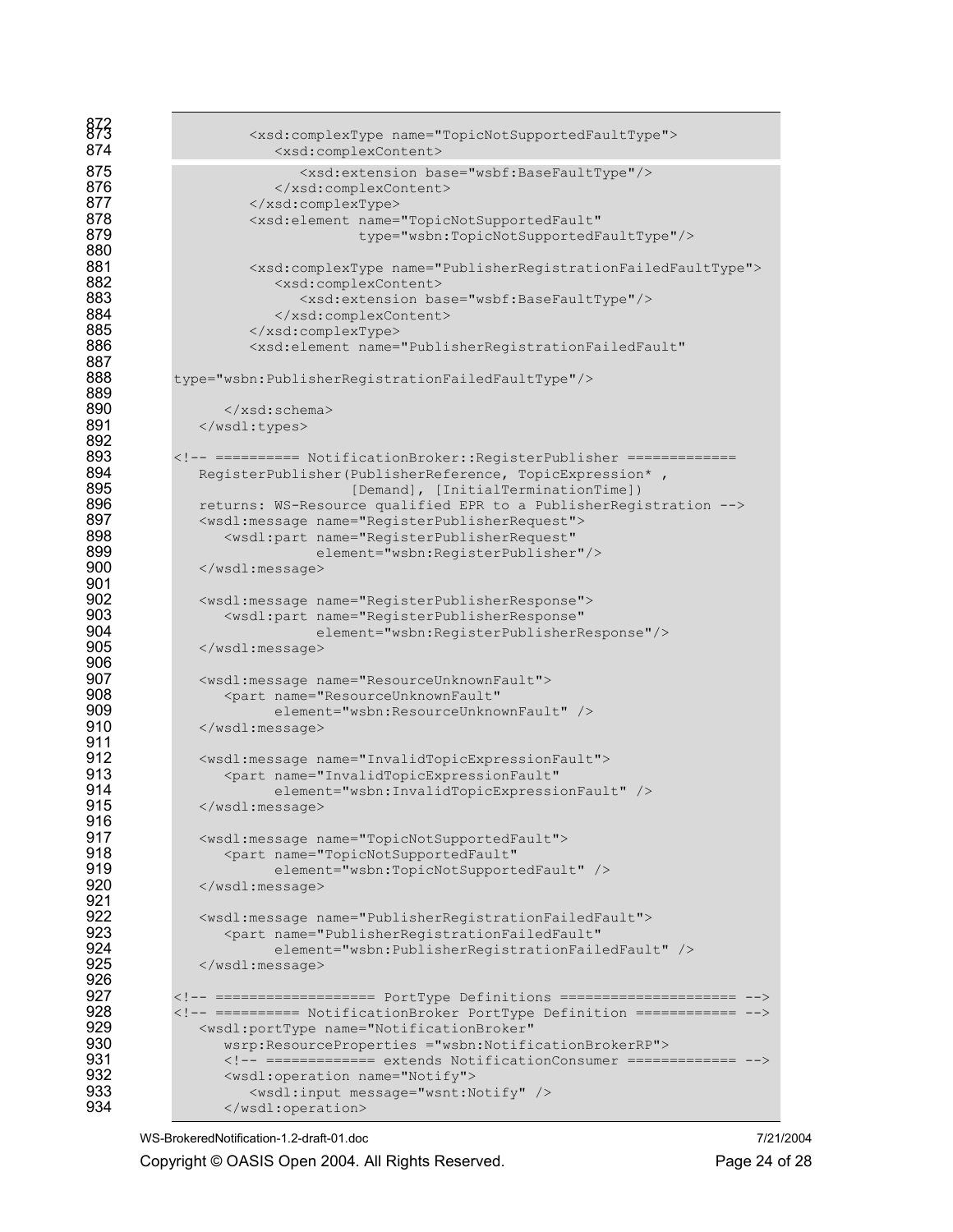| 935 |                                                                                   |                                                                                |
|-----|-----------------------------------------------------------------------------------|--------------------------------------------------------------------------------|
|     |                                                                                   | ========== extends wsrp:ResourceProperties =============                       |
| 937 |                                                                                   | <wsdl:operation name="GetResourceProperty"></wsdl:operation>                   |
| 938 |                                                                                   | <wsdl:input <="" name="GetResourcePropertyRequest" th=""></wsdl:input>         |
| 939 |                                                                                   | message="wsrp:GetResourcePropertyRequest" />                                   |
| 940 |                                                                                   | <wsdl:output <="" name="GetResourcePropertyResponse" th=""></wsdl:output>      |
| 941 |                                                                                   | message="wsrp:GetResourcePropertyResponse" />                                  |
| 942 |                                                                                   | <wsdl:fault <="" name="ResourceUnknownFault" th=""></wsdl:fault>               |
| 943 |                                                                                   | message="wsrp:ResourceUnknownFault" />                                         |
| 944 |                                                                                   | <wsdl:fault <="" name="InvalidResourcePropertyQNameFault" th=""></wsdl:fault>  |
| 945 |                                                                                   | message="wsrp:InvalidResourcePropertyQNameFault"                               |
| 946 | /                                                                                 |                                                                                |
| 947 |                                                                                   |                                                                                |
| 948 |                                                                                   |                                                                                |
| 949 |                                                                                   | ============= extends NotificationProducer =============                       |
| 950 |                                                                                   | <wsdl:operation name="Subscribe"></wsdl:operation>                             |
| 951 |                                                                                   | <wsdl:input message="wsnt:SubscribeRequest"></wsdl:input>                      |
| 952 |                                                                                   | <wsdl:output message="wsnt:SubscribeResponse"></wsdl:output>                   |
| 953 |                                                                                   | <wsdl:fault <="" name="ResourceUnknownFault" th=""></wsdl:fault>               |
| 954 |                                                                                   | message="wsnt: ResourceUnknownFault" />                                        |
| 955 |                                                                                   | <wsdl:fault <="" name="SubscribeCreationFailedFault" th=""></wsdl:fault>       |
| 956 |                                                                                   | message="wsnt:SubscribeCreationFailedFault"/>                                  |
| 957 |                                                                                   |                                                                                |
| 958 |                                                                                   |                                                                                |
| 959 |                                                                                   | <wsdl:operation name="GetCurrentMessage"></wsdl:operation>                     |
| 960 |                                                                                   | <wsdl:input message="wsnt:GetCurrentMessageRequest"></wsdl:input>              |
| 961 |                                                                                   | <wsdl:output message="wsnt:GetCurrentMessageResponse"></wsdl:output>           |
| 962 |                                                                                   | <wsdl:fault <="" name="ResourceUnknownFault" th=""></wsdl:fault>               |
| 963 |                                                                                   | message="wsnt: ResourceUnknownFault" />                                        |
| 964 | <wsdl:fault< th=""><th>name="InvalidTopicExpressionFault"</th></wsdl:fault<>      | name="InvalidTopicExpressionFault"                                             |
| 965 |                                                                                   | message="wsnt: InvalidTopicExpressionFault" />                                 |
| 966 |                                                                                   | <wsdl:fault <="" name="TopicNotSupportedFault" th=""></wsdl:fault>             |
| 967 |                                                                                   | message="wsnt:TopicNotSupportedFault" />                                       |
| 968 | $<$ wsdl:fault                                                                    | name="NoCurrentMessageOnTopicFault"                                            |
| 969 |                                                                                   | message="wsnt:NoCurrentMessageOnTopicFault" />                                 |
| 970 |                                                                                   |                                                                                |
| 971 |                                                                                   |                                                                                |
| 972 |                                                                                   | ========= NotificationBroker specific operations =======                       |
| 973 |                                                                                   | <wsdl:operation name="RegisterPublisher"></wsdl:operation>                     |
| 974 |                                                                                   | <wsdl:input message="wsbn:RegisterPublisherRequest"></wsdl:input>              |
| 975 |                                                                                   | <wsdl:output message="wsbn:RegisterPublisherResponse"></wsdl:output>           |
| 976 |                                                                                   | <wsdl:fault <="" name="ResourceUnknownFault" th=""></wsdl:fault>               |
| 977 |                                                                                   | message="wsbn: ResourceUnknownFault" />                                        |
| 978 | $<$ wsdl:fault                                                                    | name="InvalidTopicExpressionFault"                                             |
| 979 |                                                                                   | message="wsbn:InvalidTopicExpressionFault"/>                                   |
| 980 | <wsdl:fault< th=""><th>name="TopicNotSupportedFault"</th></wsdl:fault<>           | name="TopicNotSupportedFault"                                                  |
| 981 |                                                                                   | message="wsbn:TopicNotSupportedFault"/>                                        |
| 982 | <wsdl:fault< th=""><th>name="PublisherRegistrationFailedFault"</th></wsdl:fault<> | name="PublisherRegistrationFailedFault"                                        |
| 983 |                                                                                   | message="wsbn: PublisherRegistrationFailedFault"/>                             |
| 984 |                                                                                   |                                                                                |
| 985 |                                                                                   |                                                                                |
| 986 |                                                                                   |                                                                                |
| 987 |                                                                                   | ===== PublisherRegistrationManager PortType Definition ======                  |
| 988 |                                                                                   | <wsdl:porttype <="" name="PublisherRegistrationManager" th=""></wsdl:porttype> |
| 989 |                                                                                   | wsrp:ResourceProperties ="wsbn:PublisherRegistrationManagerRP">                |
| 990 |                                                                                   | ========== extends wsrp:ResourceProperties =============                       |
| 991 |                                                                                   | <wsdl:operation name="GetResourceProperty"></wsdl:operation>                   |
| 992 |                                                                                   | <wsdl:input <="" name="GetResourcePropertyRequest" th=""></wsdl:input>         |
| 993 |                                                                                   | message="wsrp:GetResourcePropertyRequest" />                                   |
| 994 |                                                                                   | <wsdl:output <="" name="GetResourcePropertyResponse" th=""></wsdl:output>      |
| 995 |                                                                                   | message="wsrp:GetResourcePropertyResponse" />                                  |
| 996 |                                                                                   | <wsdl:fault <="" name="ResourceUnknownFault" th=""></wsdl:fault>               |
| 997 |                                                                                   |                                                                                |
|     |                                                                                   | message="wsrp:ResourceUnknownFault" />                                         |

WS-BrokeredNotification-1.2-draft-01.doc 7/21/2004

Copyright © OASIS Open 2004. All Rights Reserved. Page 25 of 28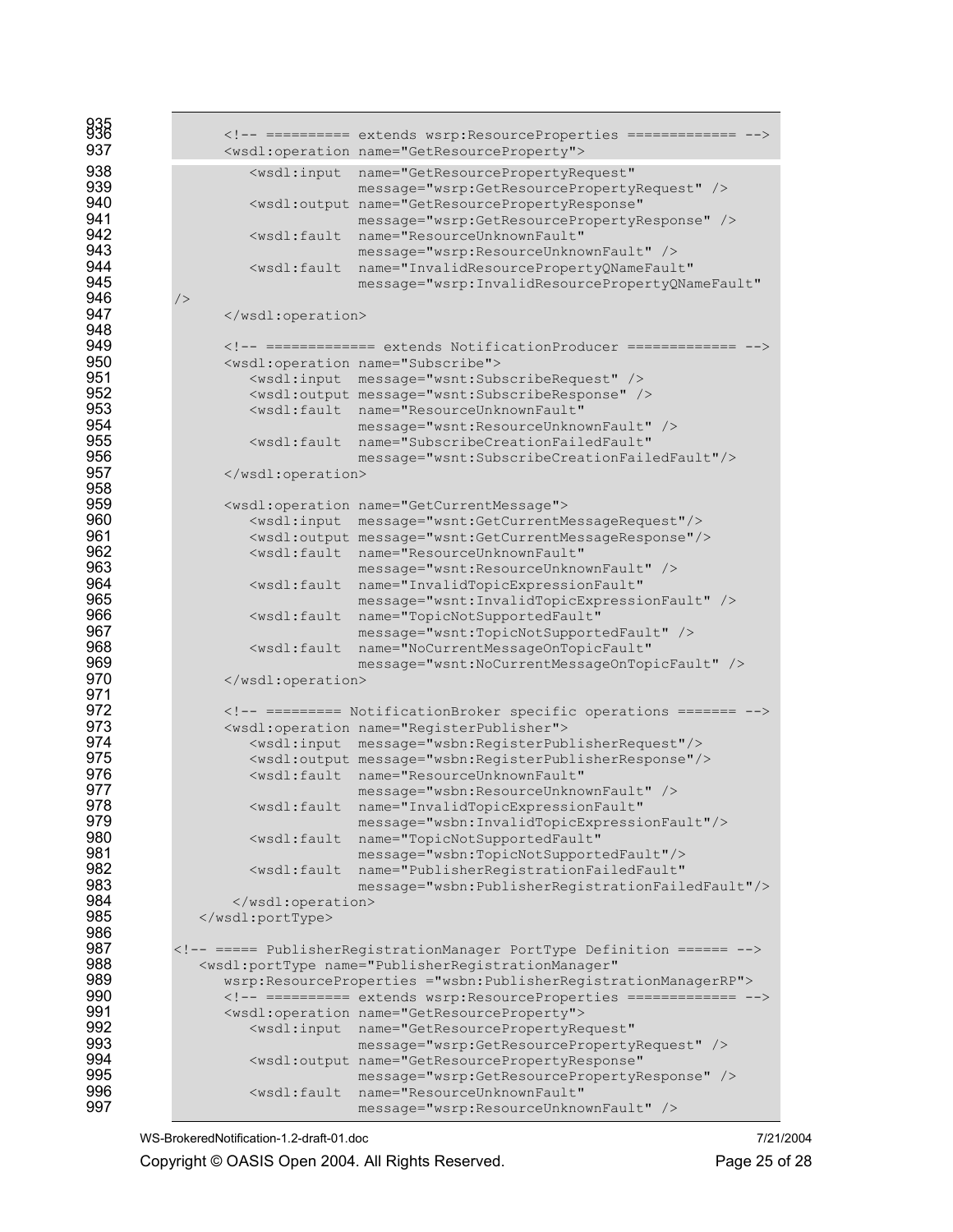| 998<br>999 | <wsdl:fault<br>name="InvalidResourcePropertyQNameFault"<br/>message="wsrp:InvalidResourcePropertyQNameFault"</wsdl:fault<br> |  |  |  |
|------------|------------------------------------------------------------------------------------------------------------------------------|--|--|--|
| 1000       | /                                                                                                                            |  |  |  |
| 1001       |                                                                                                                              |  |  |  |
| 1002       |                                                                                                                              |  |  |  |
| 1003       | === extends wsrl: ImmediateResourceTermination ==========                                                                    |  |  |  |
| 1004       | <wsdl:operation name="Destroy"></wsdl:operation>                                                                             |  |  |  |
| 1005       | <wsdl:input message="wsrl:DestroyRequest"></wsdl:input>                                                                      |  |  |  |
| 1006       | <wsdl:output message="wsrl:DestroyResponse"></wsdl:output>                                                                   |  |  |  |
| 1007       | <wsdl:fault_name="resourceunknownfault"< th=""></wsdl:fault_name="resourceunknownfault"<>                                    |  |  |  |
| 1008       | message="wsrl:ResourceUnknownFault" />                                                                                       |  |  |  |
| 1009       | <wsdl:fault <="" name="ResourceNotDestroyedFault" th=""></wsdl:fault>                                                        |  |  |  |
| 1010       | message="wsrl:ResourceNotDestroyedFault" />                                                                                  |  |  |  |
| 1011       |                                                                                                                              |  |  |  |
| 1012       |                                                                                                                              |  |  |  |
| 1013       | === extends wsrl: ScheduledResourceTermination ==========                                                                    |  |  |  |
| 1014       | <wsdl:operation name="SetTerminationTime"></wsdl:operation>                                                                  |  |  |  |
| 1015       | <wsdl:input message="wsrl:SetTerminationTimeRequest"></wsdl:input>                                                           |  |  |  |
| 1016       | <wsdl:output message="wsrl:SetTerminationTimeResponse"></wsdl:output>                                                        |  |  |  |
| 1017       | <wsdl:fault_name="resourceunknownfault"< th=""></wsdl:fault_name="resourceunknownfault"<>                                    |  |  |  |
| 1018       | message="wsrl:ResourceUnknownFault" />                                                                                       |  |  |  |
| 1019       | <wsdl:fault_name="unabletosetterminationtimefault"< th=""></wsdl:fault_name="unabletosetterminationtimefault"<>              |  |  |  |
| 1020       | message="wsrl:UnableToSetTerminationTimeFault" />                                                                            |  |  |  |
| 1021       | <wsdl:fault <="" name="TerminationTimeChangeRejectedFault" th=""></wsdl:fault>                                               |  |  |  |
| 1022       | message="wsrl:TerminationTimeChangeRejectedFault"                                                                            |  |  |  |
| 1023       | /                                                                                                                            |  |  |  |
| 1024       |                                                                                                                              |  |  |  |
| 1025       | ==== PublisherRegistrationManager specific operations ==                                                                     |  |  |  |
| 1026       |                                                                                                                              |  |  |  |
| 1027       |                                                                                                                              |  |  |  |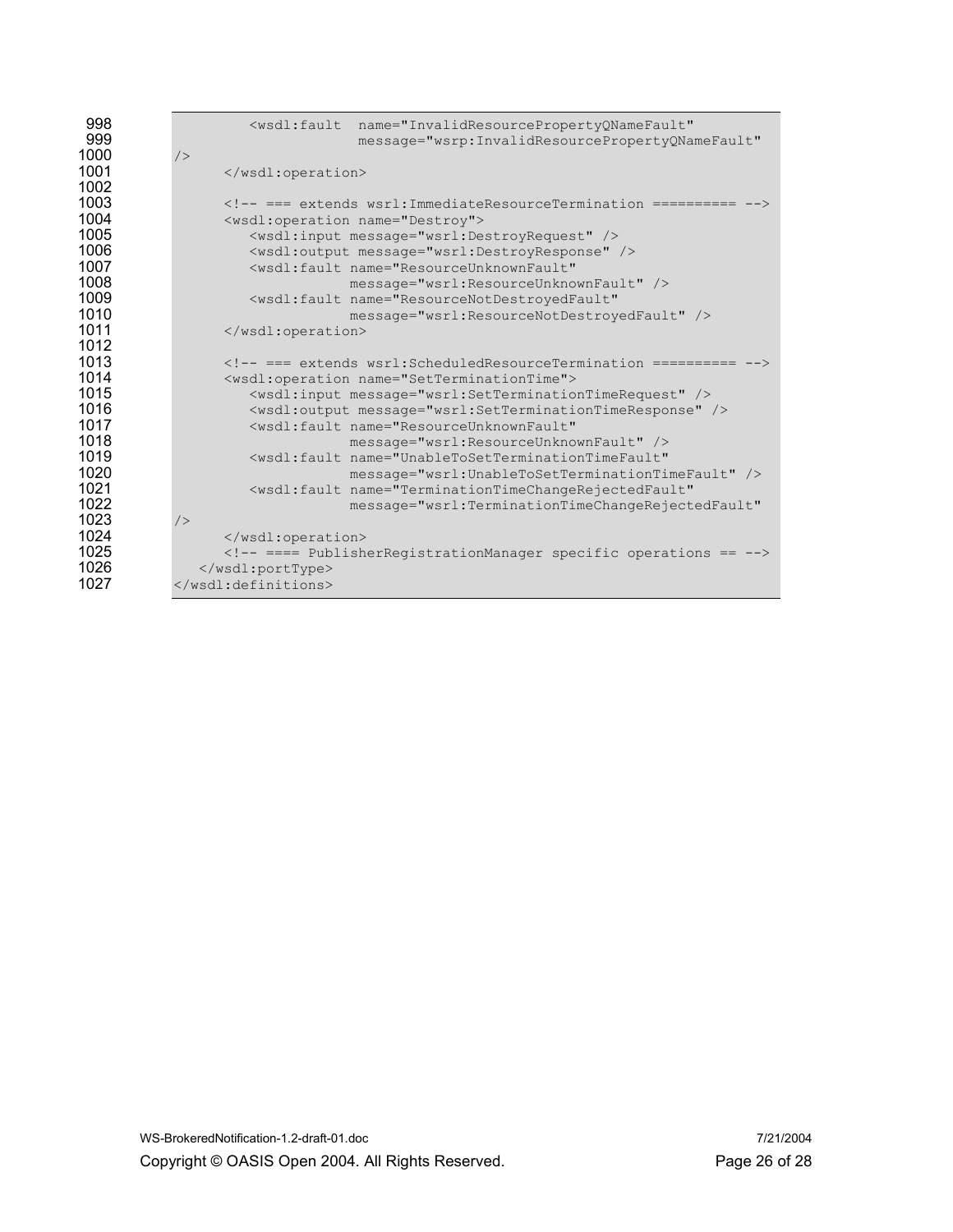# 1028 Appendix E. Revision History

| Rev        | Date       | By Whom                    | What                                                                     |
|------------|------------|----------------------------|--------------------------------------------------------------------------|
| $Ws-bn-01$ | 2004-05-12 | Lily Liu                   | Initial version                                                          |
| $Ws-bn-02$ | 2004-06-07 | Dave Chappell              | Updates and consistency check w/ other<br><b>WS-N specs</b>              |
| $Ws-bn-03$ | 2004-06-24 | Lily Liu, Dave<br>Chappell | Addition of a Goals and Requirements<br>section and minor format changes |
| $Ws-bn-03$ | 2004-07-12 | Lily Liu                   | Addition of a status paragraph                                           |
| $Ws-bn-01$ | 2004-07-20 | Lily Liu                   | Changed the version back to draft 1.<br>Fixed the URLs and references.   |